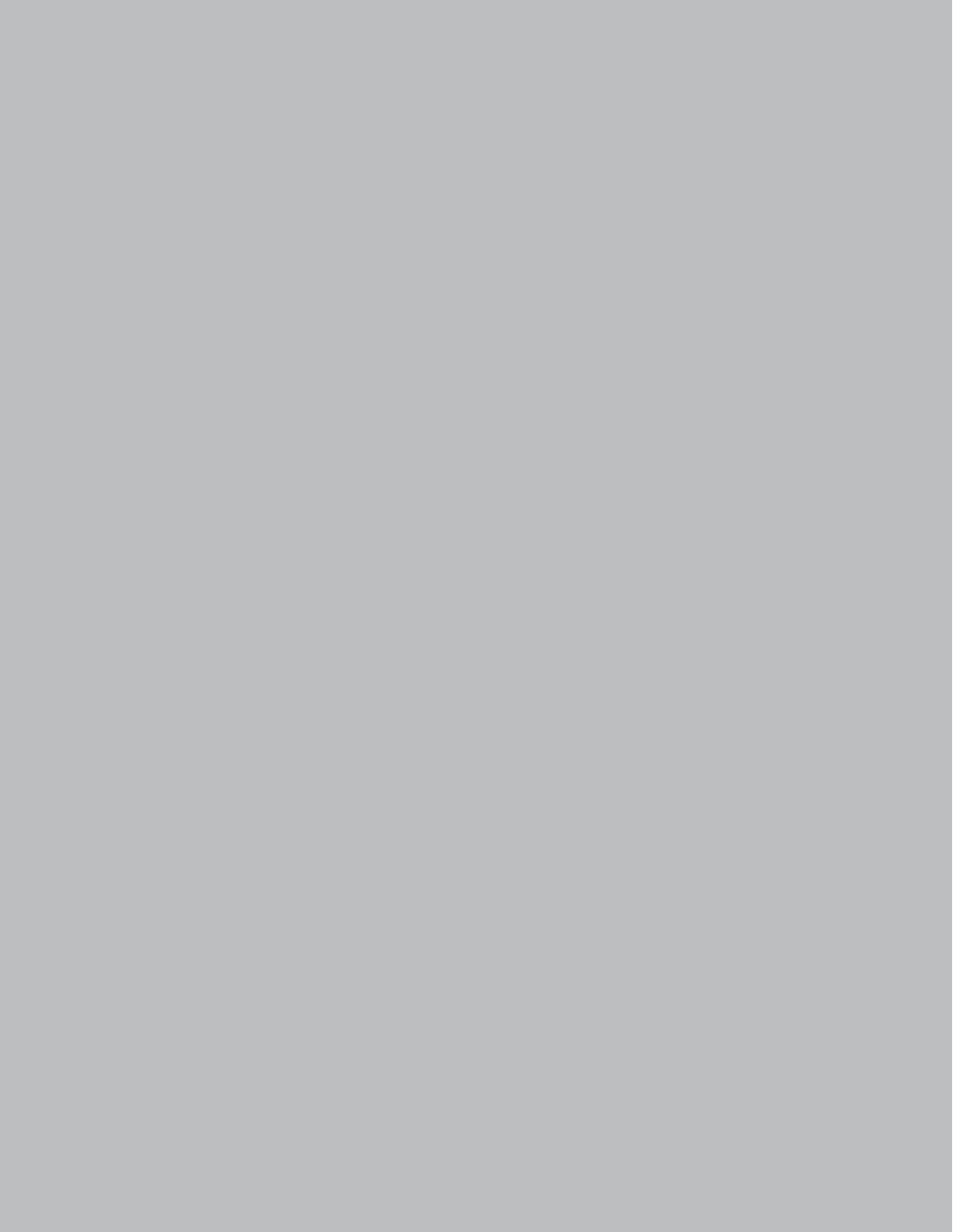**C H A P T E R** 2

# **Congressional request: Vulnerable Medicare beneficiaries' access to care (final report)**

## **Chapter summary**

In July 2020, the House Committee on Ways and Means submitted a bipartisan request for the Commission to update its June 2012 report on rural beneficiaries' access to care and examine trends that may have affected rural communities since the 2012 report. The Committee also requested information on beneficiaries who reside in a medically underserved area (MUA), are dually eligible for Medicare and Medicaid, or have multiple chronic conditions. The Committee requested an interim report by June 2021 and a final report by June 2022.

In our June 2021 report to the Congress, the Commission issued an interim report that focused on rural beneficiaries' access to care. We found that rural and urban beneficiaries had similar utilization of care, although some minor differences existed. Beneficiaries in rural areas used more hospital outpatient services but had fewer encounters with specialists, whom they often travel substantial distances to visit. (By contrast, rural beneficiaries had similar use of primary care services, which they more commonly access locally.) Although utilization data are only a proxy for access to care (since they can tell us only what services were used, not what services might have been forgone), most surveys of Medicare beneficiaries find that rural beneficiaries' satisfaction with access to care is similar to that of urban beneficiaries. Our June 2021

## **In this chapter**

- Similar service use in full, partial, and non-MUAs suggests that using MUAs to direct additional Medicare funding is inefficient
- Dual-eligible beneficiaries had higher service use compared with other Medicare beneficiaries, reflecting greater health needs
- Beneficiaries with more reported chronic conditions used more services than those with fewer conditions, reflecting greater health needs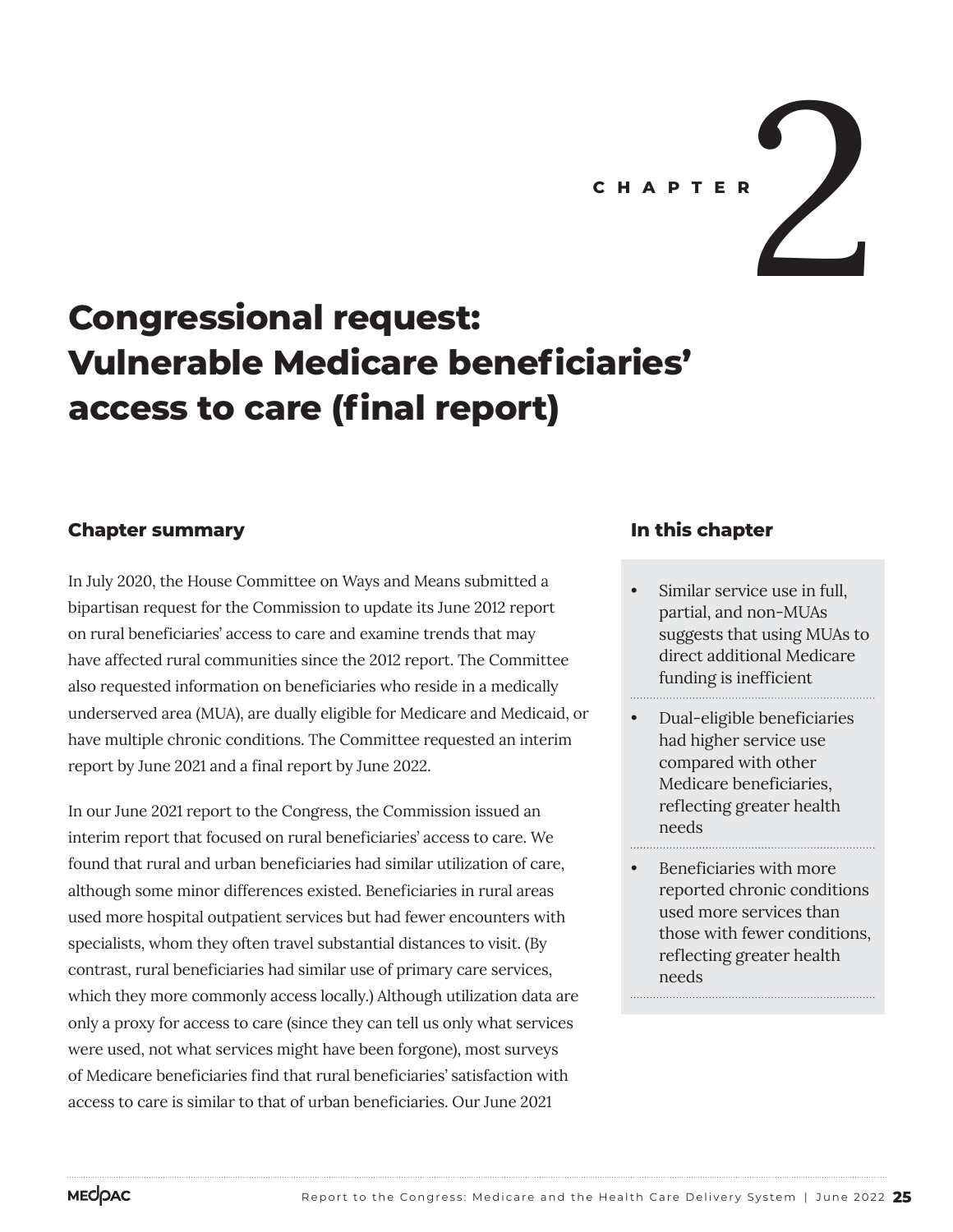report also discussed trends in rural hospital closures before the coronavirus pandemic and the establishment of a new type of rural hospital designation rural emergency hospital—designed to maintain access to emergency and other outpatient services in rural areas.

In this report, as a proxy for access to care, we use descriptive statistics on the service utilization of beneficiaries who reside in an MUA, are dually eligible for Medicare and Medicaid, or have multiple chronic conditions. As in our June 2021 report, the utilization data we present here date from before the coronavirus pandemic, to avoid any idiosyncratic effects of the pandemic, and are not risk adjusted due to our concerns about differential diagnosis coding practices in rural and urban areas. Overall, we found that beneficiaries residing in full and partial MUAs had average utilization rates that were similar to those living in non-MUAs. In addition, we found that beneficiaries who were dually eligible for Medicare and Medicaid used more services than non-dual-eligible beneficiaries, and beneficiaries with multiple chronic conditions used more services than beneficiaries without multiple chronic conditions.

The results of our analysis suggest that some definitions of *vulnerable beneficiaries*—such as those living in an MUA—are imprecise, and employing those definitions to identify providers who merit additional support likely leads to poor targeting of Medicare's financial resources. Further, though we found that dual-eligible beneficiaries and those with multiple chronic conditions used substantially more services on average, given their higher health care needs, we cannot rule out the possibility that these beneficiaries needed more care than they received or that they faced difficulties in accessing care they did receive. Further research is needed to better understand the sufficiency of vulnerable beneficiaries' access to care. Thus, the Committee's inquiry has prompted the Commission to undertake a broader examination of how to identify vulnerable Medicare populations and to evaluate Medicare's policies to support safetynet providers who care for them. The first installment of that work focuses on safety-net hospitals (see Chapter 3).

## **Utilization by beneficiaries who reside in MUAs**

MUAs were designed in the 1970s to identify areas with a shortage of personal health services. State Primary Care Offices conduct needs assessments in their states, determine what areas are eligible for MUA designation, and submit applications to the Health Resources and Services Administration (HRSA). HRSA reviews the MUA applications submitted by states and—if they meet the eligibility criteria—designates areas as MUAs. The criteria used to designate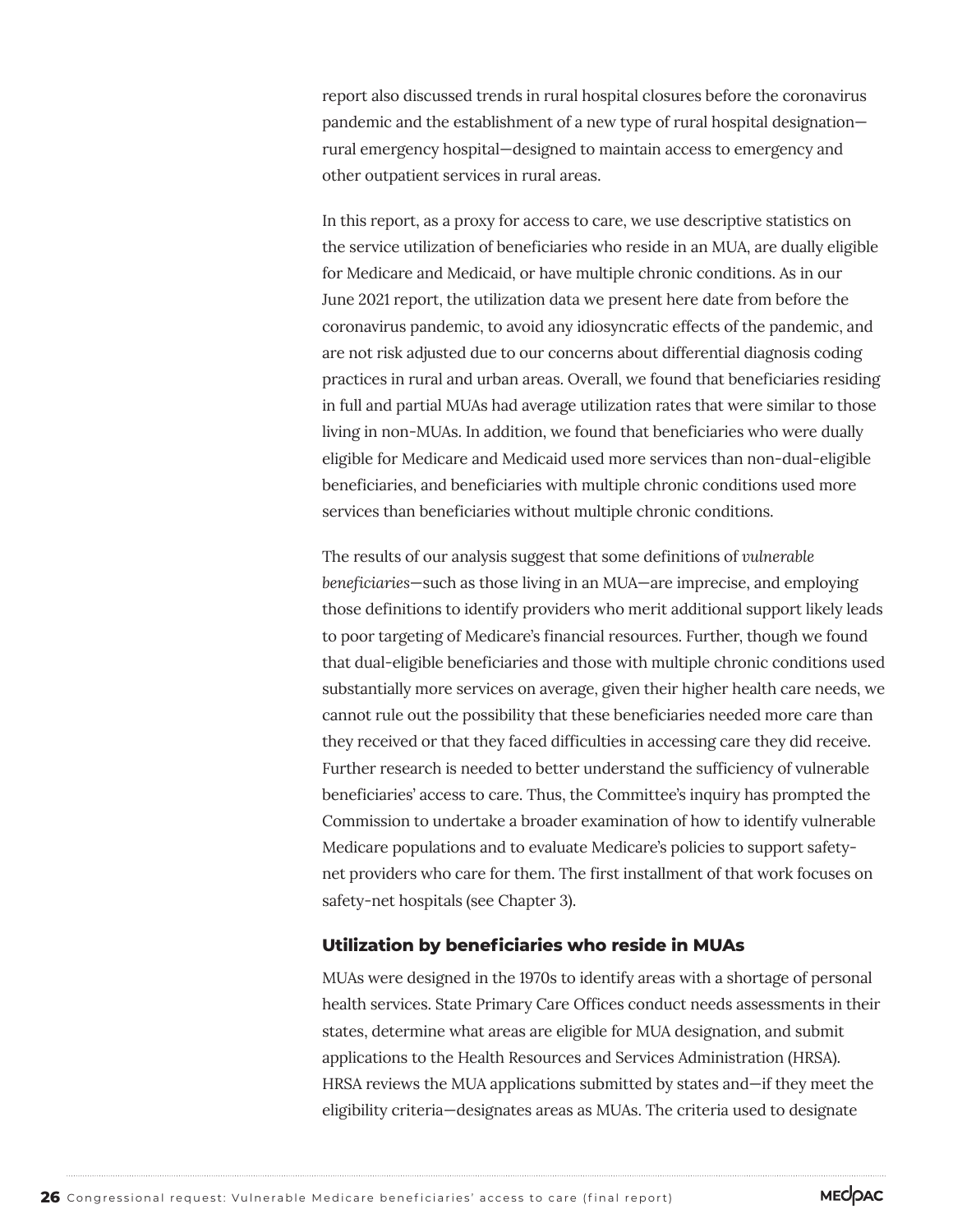areas as MUAs are the number of primary care physicians per 1,000 people, share of the population with incomes at or below 100 percent of the federal poverty level, share of the population age 65 and over, and infant mortality rate. Entire counties and subdivisions within counties (e.g., towns, census tracts) can be designated as MUAs. We analyzed MUAs at the county level to align with our rural-urban classifications. "Full MUAs" are entire-county MUAs. "Partial MUAs" are counties within which at least one area has been designated as an MUA, and "non-MUAs" are counties without any areas designated as an MUA.

Across the types of services we examined—evaluation and management (E&M) encounters with clinicians, hospital inpatient and outpatient visits, skilled nursing facility days, and home health episodes—beneficiaries generally received a similar volume of care regardless of whether they lived in full, partial, or non-MUAs. For example, in 2018, urban beneficiaries who lived in full, partial, or non-MUA counties averaged 13.4, 13.4, and 13.3 E&M encounters, respectively.

Our finding aligns with previous research on this topic, as researchers have consistently found that MUAs are not accurate predictors of service use. While there are several reasons why MUAs might not predict service use (e.g., beneficiaries travel to access care and MUAs are not statutorily required to be updated), we explore one increasingly important reason why residence in an MUA may not be correlated with less service use: the fact that neither advanced practice registered nurses (APRNs) nor physician assistants (PAs) are incorporated in the measure of primary care supply.

In 2018, we found that about 41 percent of nurse practitioners (the most common type of APRN) and 27 percent of PAs practiced in primary care. We found that APRNs and PAs, despite predominantly practicing in specialty care, still represented about a third of all primary care clinicians who billed Medicare in 2018 and almost half of such clinicians in rural areas. This finding suggests that the measure of primary care supply incorporated into the calculation of MUAs—primary care physicians per capita—is unlikely to reflect the current mix of primary care clinicians.

## **Utilization by dual-eligible beneficiaries**

Medicare beneficiaries who were eligible for full Medicaid benefits had substantially higher service use compared with other Medicare beneficiaries. For example, dual-eligible beneficiaries had about twice the number of hospital inpatient admissions compared with other Medicare beneficiaries and about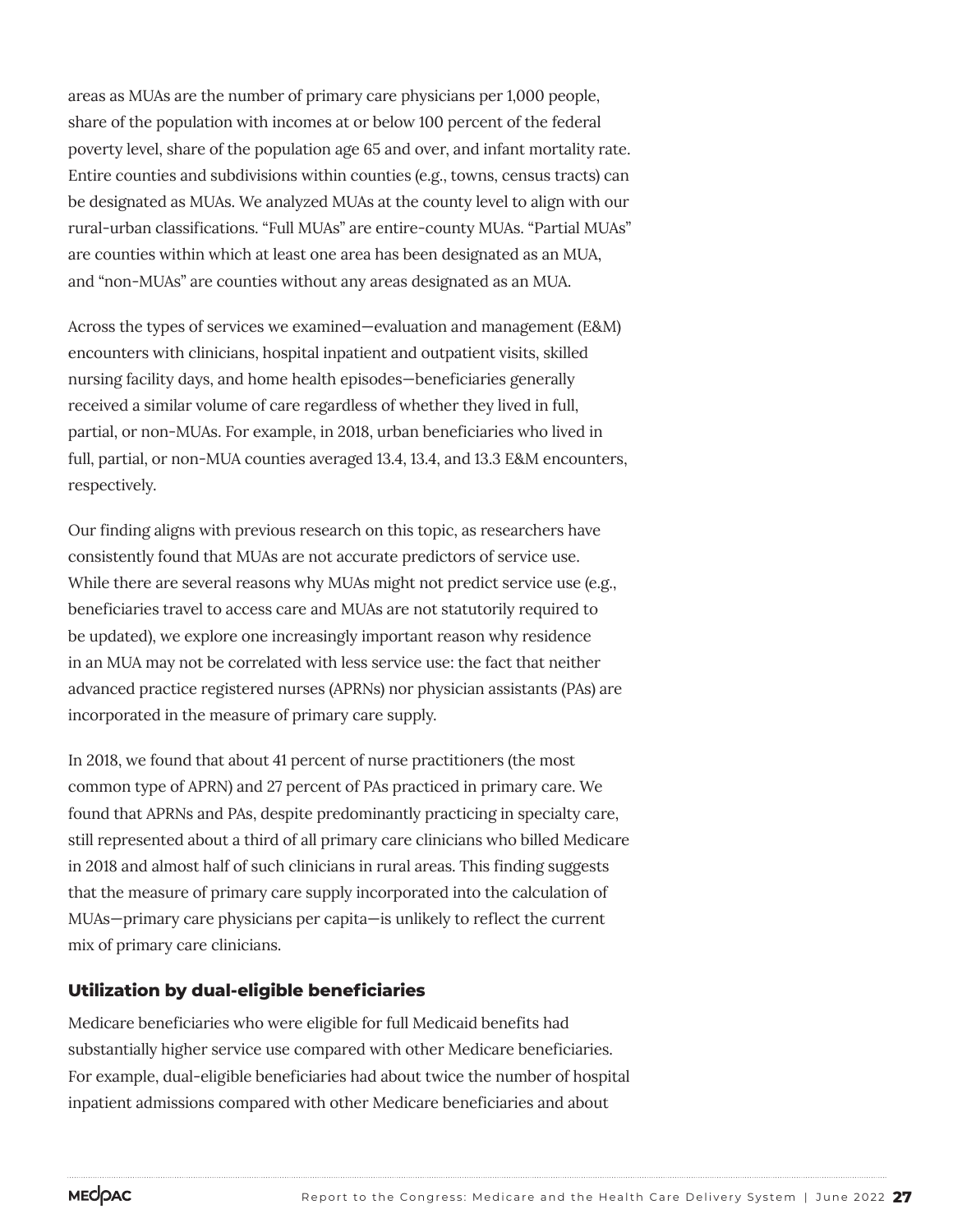five times the number of skilled nursing facility days per beneficiary. The differences in use between dual-eligible beneficiaries and other Medicare beneficiaries were relatively consistent across our rural and urban categories. Experiences accessing care may differ for other Medicare beneficiaries, such as partial-benefit dual-eligible beneficiaries or other low-income beneficiaries.

Higher use rates among full-benefit dual-eligible beneficiaries are likely attributable to their greater health care needs. The Commission has found that, compared with other Medicare beneficiaries, dual-eligible beneficiaries are substantially more likely to be in poor health, live in an institution, and have limitations in activities of daily living. We are unable to make any judgment regarding whether the higher level of service use we observed for full-benefit dual-eligible beneficiaries was sufficient to meet their clinical needs.

#### **Utilization by beneficiaries with multiple chronic conditions**

In our analysis of beneficiaries with multiple chronic conditions, we found that beneficiaries with more reported chronic conditions had substantially higher service use compared with those with fewer reported chronic conditions. For example, among one group of rural beneficiaries, those with six or more reported chronic conditions averaged 0.87 hospital inpatient admissions in 2018 compared with an average of 0.03 for those with zero or one reported chronic condition. Our results were generally consistent across our rural and urban categories. As with the service use patterns of dual-eligible beneficiaries, we are unable to make any judgment regarding whether the higher level of service use we observed for beneficiaries with multiple chronic conditions was sufficient to meet their clinical needs. ■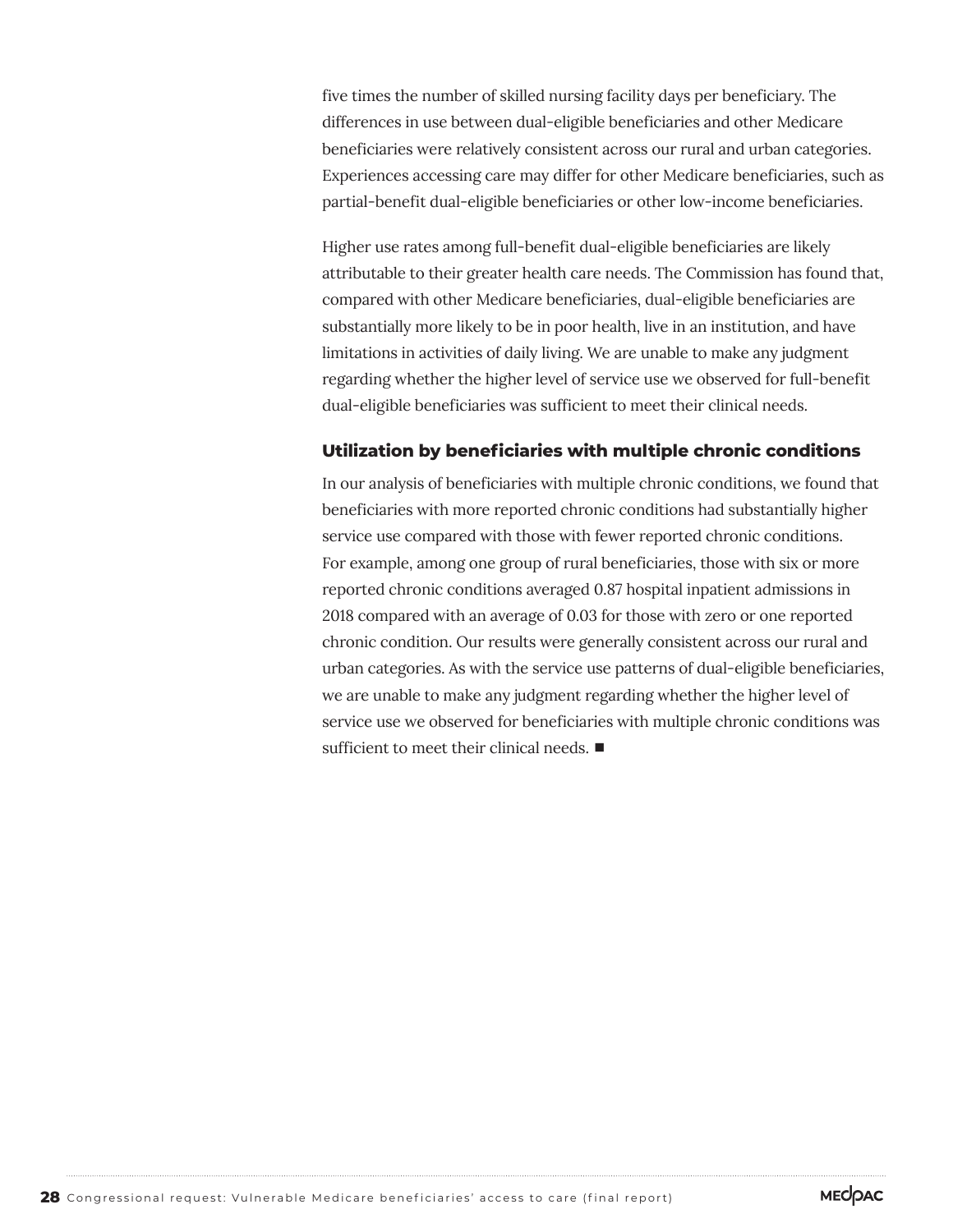In July 2020, the House Committee on Ways and Means submitted a bipartisan request for the Commission to update its June 2012 report on rural beneficiaries' access to care and to examine trends that may have affected rural communities since the 2012 report. The Committee also requested information on beneficiaries who reside in a medically underserved area (MUA), are dually eligible for Medicare and Medicaid, or have multiple chronic conditions. The Committee requested an interim report by June 2021 and a final report by June 2022.

In its June 2021 report to the Congress, the Commission issued an interim report that focused on rural beneficiaries' access to care. The report found that rural and urban beneficiaries had similar access to care, although some minor differences existed (see text box, pp. 30–31, for a summary of our June 2021 report findings). The report also discussed pre–coronavirus pandemic trends in rural hospital closures and the establishment of a new type of rural hospital designation—rural emergency hospital—that is designed to maintain access to emergency and other outpatient services in rural areas.<sup>1</sup>

In this final report, in response to the congressional request, we present descriptive statistics on the service utilization (a proxy for access to care) of beneficiaries who reside in an MUA, are dually eligible for Medicare and Medicaid, or have multiple reported chronic conditions. As part of the Commission's ongoing work related to safety-net providers, we also discuss the drawbacks of using MUA designations to direct additional Medicare funding to providers. As a complement to this chapter, we discuss alternative ways to define and pay safety-net providers in Chapter 3 of this report.

## **Background**

As in our 2012 and 2021 reports, we classify counties as rural or urban based on Office of Management and Budget metropolitan statistical area designations and further stratify rural counties to examine the effects of increasing rurality. MUAs were designed to identify areas with a shortage of personal health services. The Health Resources and Services Administration (HRSA) designates areas as MUAs based on four metrics: the

number of primary care physicians per 1,000 people, share of the population with incomes at or below 100 percent of the federal poverty level, share of the population age 65 and over, and infant mortality rate.<sup>2</sup>

## **Rural and urban classifications**

In this report, we primarily rely on countylevel designations established by the Office of Management and Budget to determine whether a beneficiary or provider is located in a rural or urban area. We consider all metropolitan counties to be urban and all other counties rural. We stratify rural counties by whether they are micropolitan or not; we describe rural counties that are not micropolitan as either adjacent to a metropolitan area (i.e., rural adjacent) or not adjacent to a metropolitan area (i.e., rural nonadjacent) (Table 2-1, p. 32).

To supplement our main rural and urban classifications, we also separately analyze frontier counties. A county is classified as frontier if the population density within that county is six or fewer people per square mile.<sup>3</sup> These areas are more sparsely populated than most counties and therefore merit careful consideration.

## **Medically underserved areas**

MUAs were first established by the Health Maintenance Organization Act of 1973, which provided grants and loans to entities to create or expand HMOs. The legislation gave priority access to federal funding to applicants that planned to draw at least 30 percent of their members from MUAs. The law directed the Secretary to identify MUAs based on criteria that included the available health resources in an area, population-based health indices, economic factors affecting access to care, and demographic factors that affect the demand for health services (Health Resources Administration 1975). (Currently, Medicare uses MUAs as one criterion to qualify as a Federally Qualified Health Center and Rural Health Clinic.)

In 1975, the Secretary established the Index of Medical Underservice to identify MUAs. For each area, the index was calculated using four measures:

number of primary care physicians per 1,000 people,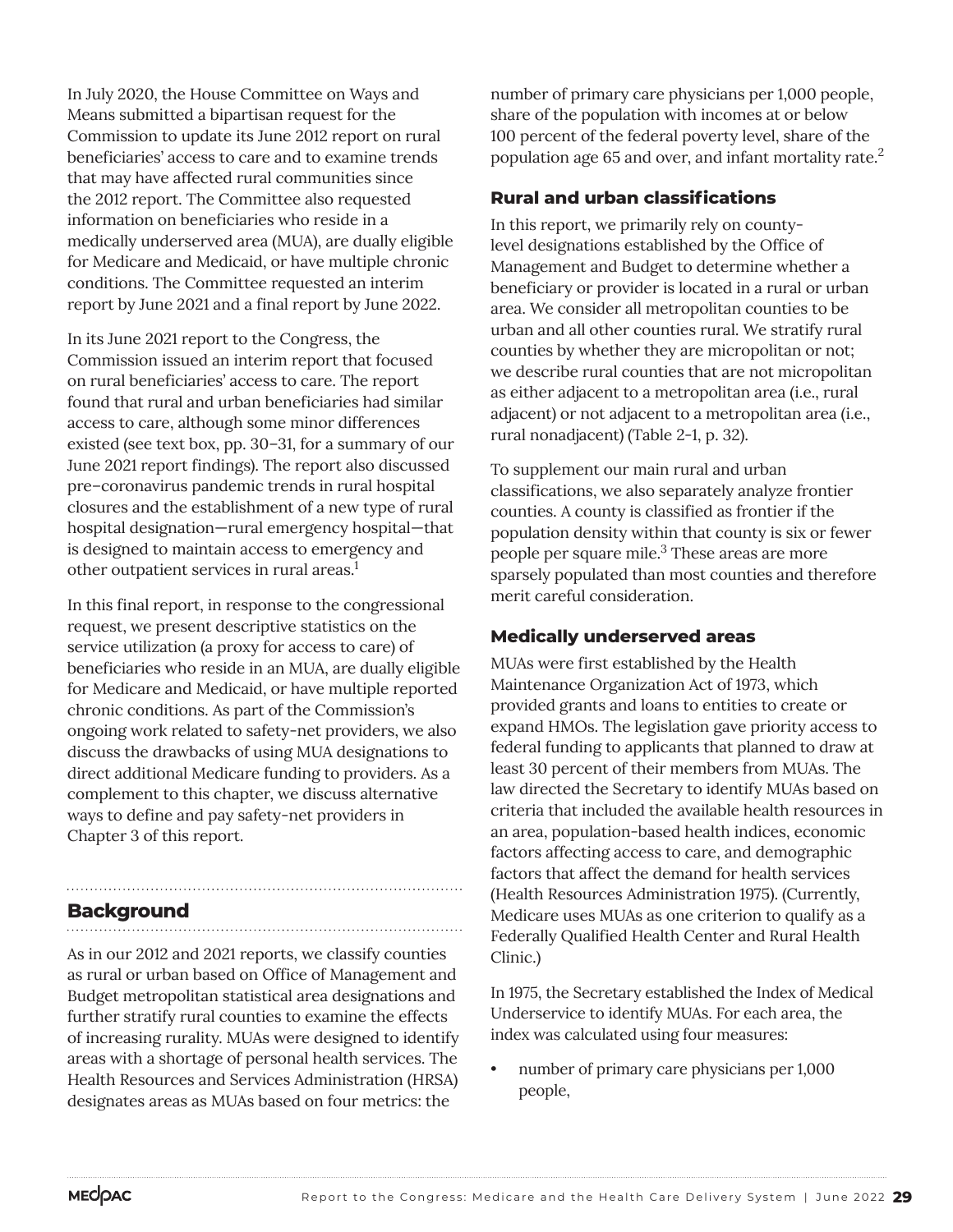## **Summary of the Commission's June 2021 report on rural beneficiaries' access to care**

In its June 2021 report, the Commission examined<br>
rural beneficiaries' access to care primarily<br>
using Medicare claims data, supplemented with n its June 2021 report, the Commission examined rural beneficiaries' access to care primarily survey data and interviews with rural stakeholders. Overall, we found that rural and urban beneficiaries had similar utilization of care, although some minor differences existed. Further, although utilization data are a proxy for access to care (since they can tell us only what services were used, not what services might have been forgone), most surveys of Medicare beneficiaries find that rural beneficiaries' satisfaction with access to care is similar to that of urban beneficiaries. Our June 2021 report also examined rural hospital closures, a trend that had become more prominent since the Commission's 2012 report and could affect access to care. Our analysis of 40 recently closed hospitals found large declines in all-payer inpatient admissions in the years before closure—mostly due to patients bypassing their local hospital in favor of other, more distant hospitals. The overall effects of these hospital closures on beneficiaries' service use were difficult to discern, but rural hospital closures could require beneficiaries to travel farther to access care, which is especially concerning for emergency care. However, beginning in 2023, a new "rural emergency hospital" designation will allow certain rural hospitals to maintain access to emergency and outpatient care without the need to support a low-volume inpatient department.

## **Comparing rural and urban beneficiaries' access to care**

The Commission's annual survey of Medicare beneficiaries and CMS's Medicare Current Beneficiary Survey suggest that rural and urban beneficiaries have similar access to care, although some minor differences exist and those differences may increase as rurality increases.4

Likewise, the Commission's analysis of Medicare claims data from 2018 indicates that rural and urban beneficiaries generally had comparable utilization rates among the types of services examined clinician visits, hospital inpatient admissions, hospital outpatient visits, home health episodes, and skilled

nursing facility days. Similar to what was found in the Commission's 2012 report on rural access to care, the variation across geographic regions of the country was substantial, and regional differences often were far larger than differences between rural and urban beneficiaries within a given region. The findings by type of service included the following:

- For clinician services, rural beneficiaries had fewer evaluation and management (E&M) encounters in 2018 than urban beneficiaries after accounting for substantial amounts of regional variation. Rural beneficiaries' lower E&M use was mainly attributable to fewer visits with specialist physicians, which may in turn be related to the longer distances that rural beneficiaries travel to access specialists.
- For hospital inpatient services, utilization rates in 2018 were very similar between rural and urban beneficiaries. Hospital inpatient use varied substantially across geographic regions of the country, but differences between rural and urban beneficiaries within regions were relatively small.
- For hospital outpatient services, rural beneficiaries had greater use in 2018 than urban beneficiaries, and regional variation was very large. Variation in the use of hospital outpatient department services between rural and urban beneficiaries likely reflected differences in where patients received their care, as opposed to how much care they received. For example, rural beneficiaries might have received more of their imaging services at hospitals (which were included in the analysis) rather than freestanding imaging centers (which were not).
- For home health and skilled nursing facility services, rural beneficiaries had similar or higher utilization rates in 2018 than urban beneficiaries. However, service use varied substantially across the nation's geographic regions. Variation in home health use was particularly notable, with utilization rates varying by sixfold to eightfold across regions.

*(continued next page)*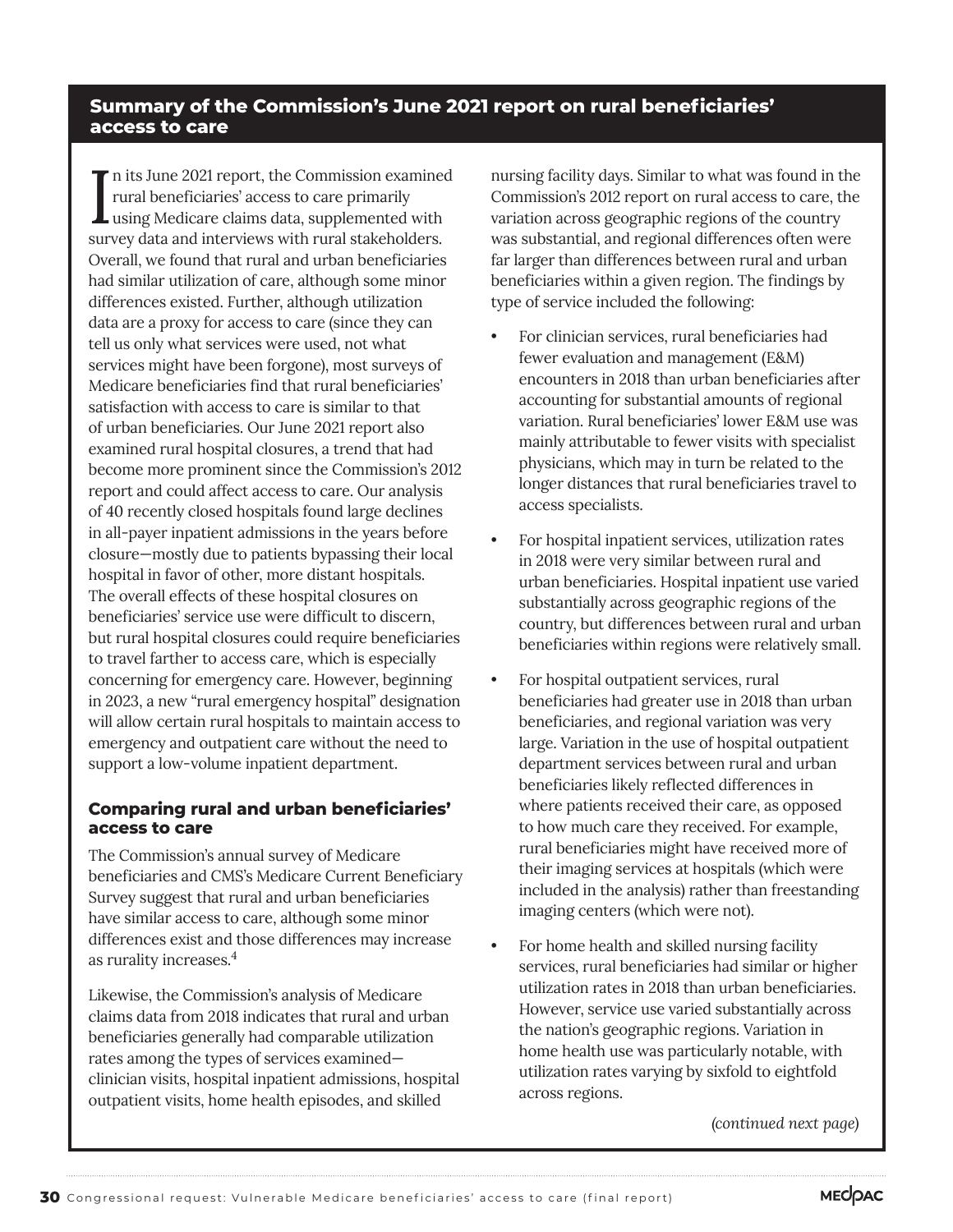## **Summary of the Commission's June 2021 report on rural beneficiaries' access to care (cont.)**

Across our claims-based analyses, beneficiaries living in the most remote areas—frontier counties—tended to use fewer services compared with urban and (oftentimes) other rural beneficiaries. Beneficiaries residing in frontier areas represent about 1 percent of the Medicare population, are concentrated in a small number of states that generally have lower use of services (e.g., Montana and Wyoming), and appear to be somewhat healthier than other rural beneficiaries. These factors make it difficult to discern the extent to which lower utilization rates among frontier beneficiaries are attributable to access issues, regional provider practice patterns, beneficiary preferences, differences in health status, or some combination of those factors.

## **Examining the causes and effects of recent rural hospital closures**

The Commission found that rural hospital closures increased since 2013. To study the causes and effects of those closures, the Commission conducted interviews with stakeholders (including community members, hospital executives, and clinician leaders) from three communities that experienced a recent hospital closure and analyzed a cohort of 40 rural hospitals that closed between 2015 and 2019.

Among the cohort of 40 recently closed hospitals, the Commission found large declines in all-payer inpatient admissions in the years before closure. From 2005 to 2014 (a period that began at least a decade before closure), the cohort averaged a 54 percent decline in all-payer inpatient admissions. By 2014, the median number of annual all-payer admissions at the 40 hospitals had fallen to 488 about 1.3 admissions per day. Most of this decline was attributable to patients bypassing their local hospital in favor of other, more distant hospitals. In contrast, up to the date of closure, Medicare beneficiaries continued to use these 40 hospitals regularly to access emergency department (ED) and outpatient care.

The effects of these hospital closures on beneficiaries' service use were difficult to discern.

Beneficiaries residing in the market areas of the 40 closed hospitals experienced faster declines in the number of hospital inpatient admissions and hospital outpatient visits per beneficiary after the closure occurred relative to beneficiaries living in rural areas without a hospital closure. However, even before the closures occurred, hospital inpatient and outpatient service use had been declining faster in the 40 market areas of the closed hospitals compared with markets in other rural areas. Therefore, factors other than hospital closure (such as changes in physician practice patterns before and after closure) may have affected service use for beneficiaries in those communities. In addition, some of the decline in hospital outpatient visits in areas with a closure could have represented shifts to other settings, such as freestanding clinician offices and Federally Qualified Health Centers, rather than beneficiaries forgoing needed care. In that vein, the Commission found that areas with a closure experienced faster growth after the closure occurred in the number of E&M visits across all settings compared with areas without a closure. Regardless of the effect on service use, rural hospital closures could require beneficiaries to travel farther to access care, which is especially concerning for emergency care.

To maintain access to ED and outpatient care (without the need to support a low-volume inpatient department), the Congress enacted a program that will allow certain rural hospitals to convert to "rural emergency hospitals" beginning in 2023. These new hospitals will not provide inpatient care but will provide round-the-clock ED care and will be able to furnish other services, such as outpatient services, nursing facility services, and ambulance services. Medicare will pay these new providers a monthly fixed subsidy, enhanced outpatient rates, and standard rates for other types of care. The new rural emergency hospital designation is consistent with the Commission's 2018 recommendation that Medicare allow isolated freestanding EDs to bill Medicare and provide such EDs with annual payments to assist with fixed costs. ■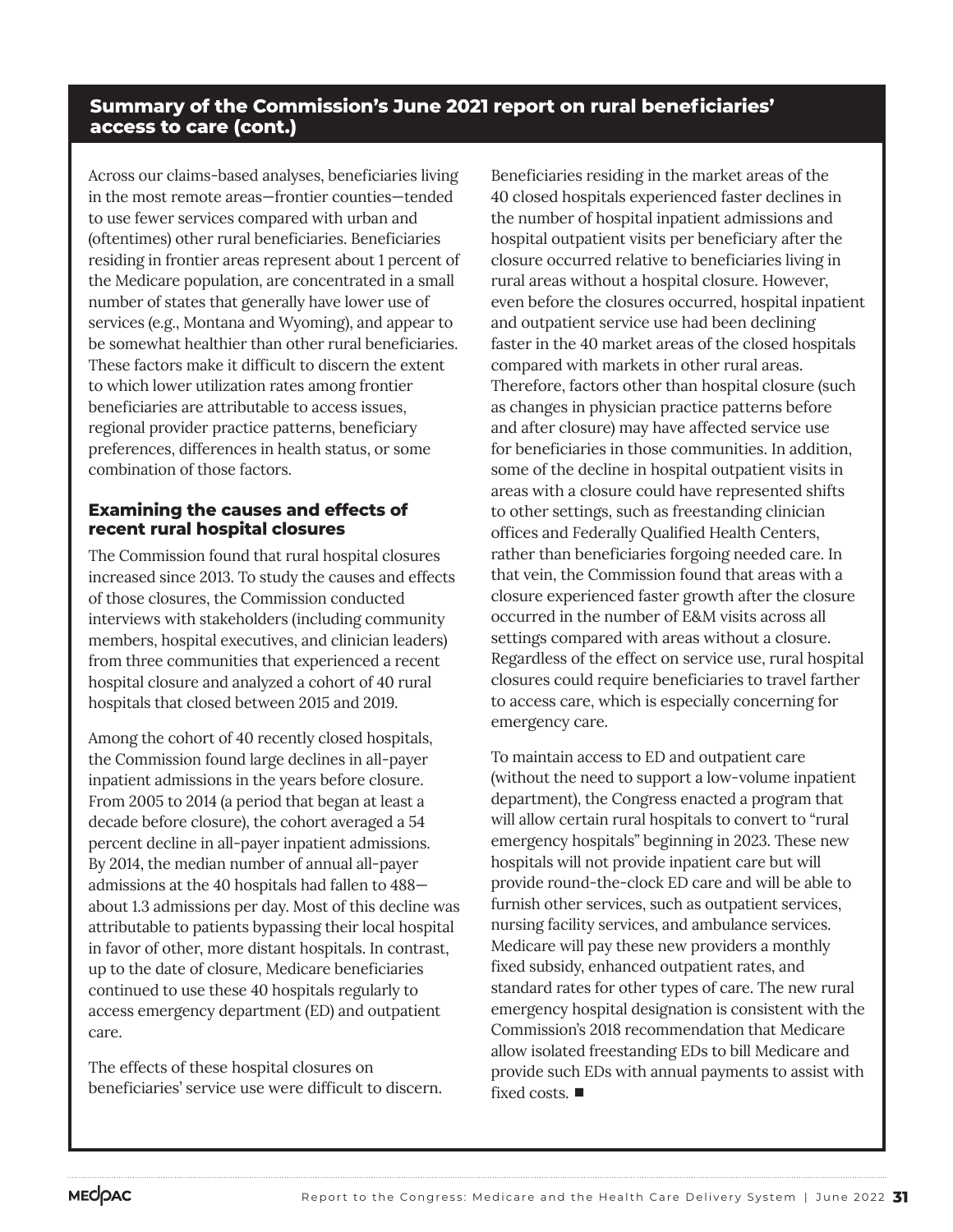**2–1 Definitions of rural and urban counties used in this report** 

| Category<br>Urban |                    | <b>Definition of category</b>                                                                                       |  |  |  |
|-------------------|--------------------|---------------------------------------------------------------------------------------------------------------------|--|--|--|
|                   |                    | Urban (i.e., metropolitan) counties contain an urban cluster of 50,000 or more<br>people.                           |  |  |  |
|                   | Rural micropolitan | Rural micropolitan counties contain a cluster of 10,000 to 50,000 people.                                           |  |  |  |
| Rural             | Rural adjacent     | Rural adjacent counties are adjacent to urban areas and do not have a city with at<br>least 10,000 people.          |  |  |  |
|                   | Rural nonadjacent  | Rural nonadjacent counties are not adjacent to an urban area and do not have a<br>city with at least 10,000 people. |  |  |  |

Note: A rural county is defined as adjacent to an urban area if it physically adjoins one or more metropolitan areas and has at least 2 percent of its employed labor force commuting to central metropolitan counties.

Source: Office of Management and Budget and USDA's Urban Influence Codes.

÷

- share of the population with incomes below 100 percent of the federal poverty level,
- share of the population age 65 and over, and
- infant mortality rate.

Once these metrics were calculated for each area, they were combined into a single score that ranged from 0 to 100 based on experts' opinions about how much each of the measures mattered in terms of accessing medical care. Certain measures had a greater weight in the index and (within a measure) points were not awarded on a linear scale (e.g., a 1 percentage point

difference in the share of an area's population that was at least 65 years old could mean a change ranging from 0 to 1.7 points). The Secretary established a cutoff point that designated areas as MUAs versus non-MUAs as the median index score among all counties in the United States. The median value was 62.0, meaning that all areas with a score at or below 62.0 were considered MUAs and all areas above 62.0 were considered non-MUAs.

Since the development of the Index of Medical Underservice, the Secretary has issued two proposed rules with the intention of substantially reforming



Note: FPL (federal poverty level), IMU (Index of Medical Underservice), MUA (medically underserved area).

Source: Health Resources and Services Administration.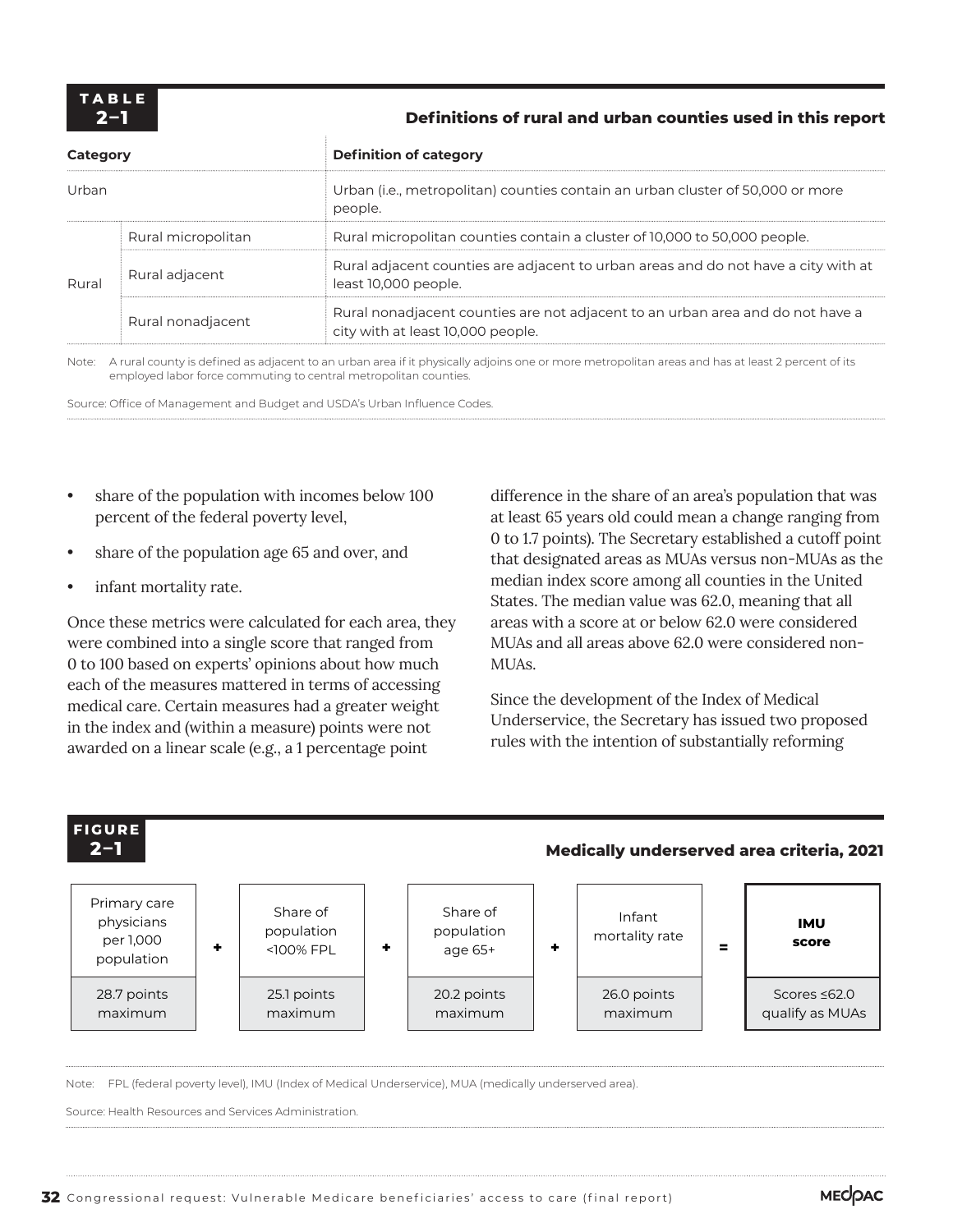### **2–2 Three-fourths of Medicare FFS beneficiaries lived in a full or partial MUA county in 2018**

| <b>Full MUA</b><br>18% | <b>Partial MUA</b><br>60%<br>70 | <b>Non-MUA</b><br>21% |
|------------------------|---------------------------------|-----------------------|
|                        |                                 |                       |
|                        |                                 |                       |
|                        |                                 | 19                    |
| 35                     | 32                              | 33                    |
| 62                     | 23                              | 16                    |
| 60                     | 21                              | 18                    |
| 46                     | 25                              | 28                    |
|                        |                                 |                       |

#### **Share of Medicare FFS beneficiaries**

Note: FFS (fee-for-service), MUA (medically underserved area). Percentages are calculated using a different denominator for each row. Percentages may not sum to 100 percent due to rounding. Table includes all FFS beneficiaries.

Source: MedPAC analysis of Medicare enrollment data and Health Resources and Services Administration data.

the process used to designate MUAs. In addition, the Affordable Care Act of 2010 required the Secretary to use the negotiated rule-making process to reform MUAs. However, both proposed rules were withdrawn due to negative reactions from stakeholders, and the negotiated rule-making committee failed to come to a consensus on a reform proposal (and therefore no reforms were undertaken). As a result, the basic metrics used to designate areas as MUAs are the same in 2021 as they were in 1975 (Figure 2-1) (Health Resources and Services Administration 2021).

Different types of areas can be designated as MUAs, including counties, county subdivisions (e.g., towns or townships), and census tracts. As a result, MUAs and non-MUAs are often located directly adjacent to one another and served by the same providers. In this chapter, we analyze MUAs at the county level to align with our rural-urban classifications. We have three county-level MUA categories:

- *• Full MUA:* The entire county is designated as an MUA.
- *• Partial MUA:* The entire county has not been designated as an MUA, but at least one area within the county has been designated as an MUA.

*• Non-MUA:* Neither the entire county nor any area within the county has been designated as an MUA.

In 2018, about three-fourths of Medicare fee-forservice (FFS) beneficiaries lived in full or partial MUAs— 18 percent in full MUAs and 60 percent in partial MUAs (Table 2-2). The share of beneficiaries living in an MUA varied based on rurality. Beneficiaries who lived in rural counties (especially nonmicropolitan rural counties) were more likely to live in full MUAs, whereas urban beneficiaries were more likely to live in partial MUAs.

MUA designations have been criticized by some stakeholders as imprecise measures of areas in which substantial access issues exist. Criticisms have included that MUA designations:

- are too broad (i.e., too many areas are considered MUAs);
- are not routinely updated to reflect changes in the demographics or supply of clinicians in an area;
- do not incorporate advanced practice registered nurses (APRNs) and physician assistants (PAs) in the supply of primary care clinicians; and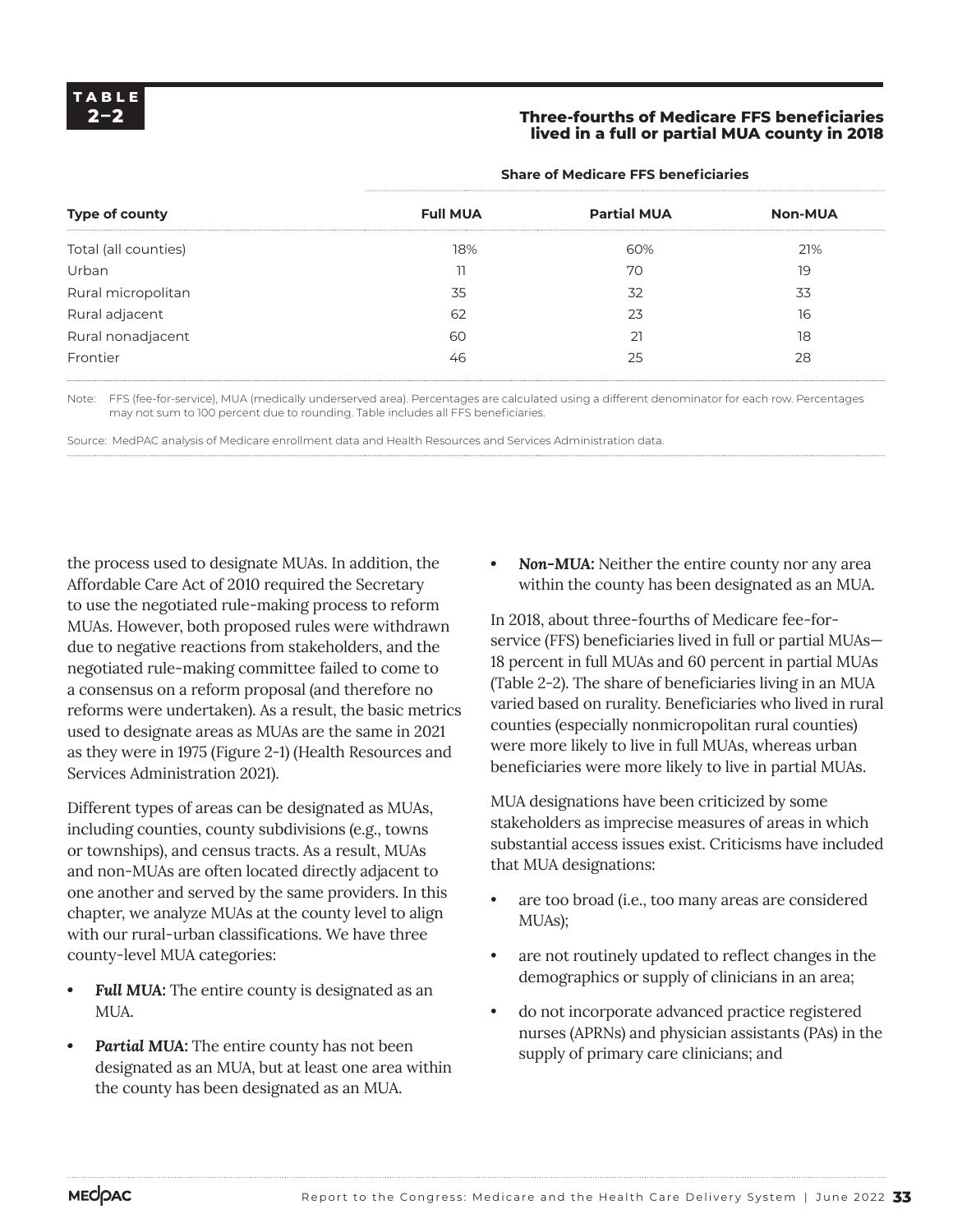### **2–3 Beneficiaries who lived in full, partial, or non-MUA counties had a similar number of total and primary care physician E&M encounters, 2018**

|                                                    |                 | <b>Total E&amp;M</b><br>encounters per beneficiary |                | <b>E&amp;M</b> primary care physician<br>encounters per beneficiary |                    |                |  |  |
|----------------------------------------------------|-----------------|----------------------------------------------------|----------------|---------------------------------------------------------------------|--------------------|----------------|--|--|
| <b>Beneficiary residence,</b><br>by type of county | <b>Full MUA</b> | <b>Partial MUA</b>                                 | <b>Non-MUA</b> | <b>Full MUA</b>                                                     | <b>Partial MUA</b> | <b>Non-MUA</b> |  |  |
| Urban                                              | 13.4            | 13.4                                               | 13.3           | 3.7                                                                 | 3.5                | 3.4            |  |  |
| Rural micropolitan                                 | 11.9            | 11.1                                               | 11.5           | 3.4                                                                 | 3.1                | 3.3            |  |  |
| Rural adjacent                                     | 11.7            | 10.4                                               | 11.3           | 3.3                                                                 | 2.8                | 3.1            |  |  |
| Rural nonadjacent                                  | 11.O            | 10.0                                               | 9.9            | 3.0                                                                 | 27                 | 2.7            |  |  |
| Frontier                                           | 9.2             | 9.0                                                | 8.8            |                                                                     | 2.3                | 2.3            |  |  |

Note: MUA (medically underserved area), E&M (evaluation and management). Metropolitan (urban) counties contain an urban cluster of 50,000 or more people, rural micropolitan counties contain a cluster of 10,000 to 50,000 people, rural adjacent counties are adjacent to urban areas and without a city of at least 10,000 people, rural nonadjacent counties are not adjacent to urban areas and do not have a city with at least 10,000 people, and frontier counties have 6 or fewer people per square mile. Only beneficiaries with 12 months of Part B fee-for-service coverage in 2018 are included in the table. E&M encounters include E&M visits billed under the physician fee schedule or critical access hospital method II billing; the category also includes all visits to Federally Qualified Health Centers and Rural Health Clinics. "Total E&M encounters" includes all clinician types, including all physician specialties, advanced practice registered nurses, physician assistants, and other clinicians.

Source: MedPAC analysis of carrier file, outpatient file, and enrollment data from CMS.

• do not incorporate a measure of proximity to health care resources (e.g., a census tract that is considered an MUA may be located directly adjacent to a wealthy area with substantial health care resources).

## **Similar service use in full, partial, and non-MUAs suggests that using MUAs to direct additional Medicare funding is inefficient**  . . . . . . . . . . . . . . . . . . .

Across most types of services we examined, beneficiaries received a similar volume of care regardless of whether they lived in full, partial, or non-MUAs. For the few service types that varied based on residence in an MUA, we did not find consistent patterns that suggest access issues: Beneficiaries in MUAs had higher average utilization in some cases and lower rates in others. Instead, these differences were likely driven by other factors, such as differences in where beneficiaries received care (e.g., hospital outpatient departments vs. clinician offices) and regional variation in service use.

Our findings align with previous research on this topic. Since MUAs were developed, researchers have consistently found that MUAs are not accurate predictors of service use (Kleinman and Wilson 1977, Kviz and Flaskerud 1984). While there are several reasons why MUA designations do not reliably predict service use (e.g., beneficiaries travel out of their area to access care), we explore one increasingly important reason—the fact that APRNs and PAs are not incorporated in the measure of primary care supply. While most APRNs and PAs practice in specialty care, these clinicians still represented about a third of all primary care clinicians who billed Medicare in 2018, and almost half of such clinicians in rural areas.

### **Beneficiaries in full and partial MUAs had similar average utilization rates compared with those in non-MUAs**

Urban Medicare FFS beneficiaries had a similar average number of evaluation and management (E&M) encounters, regardless of whether they lived in a full, partial, or non-MUA county. In 2018, urban beneficiaries who lived in full, partial, or non-MUA counties averaged 13.4, 13.4, and 13.3 E&M encounters, respectively (Table 2-3). Among rural beneficiaries,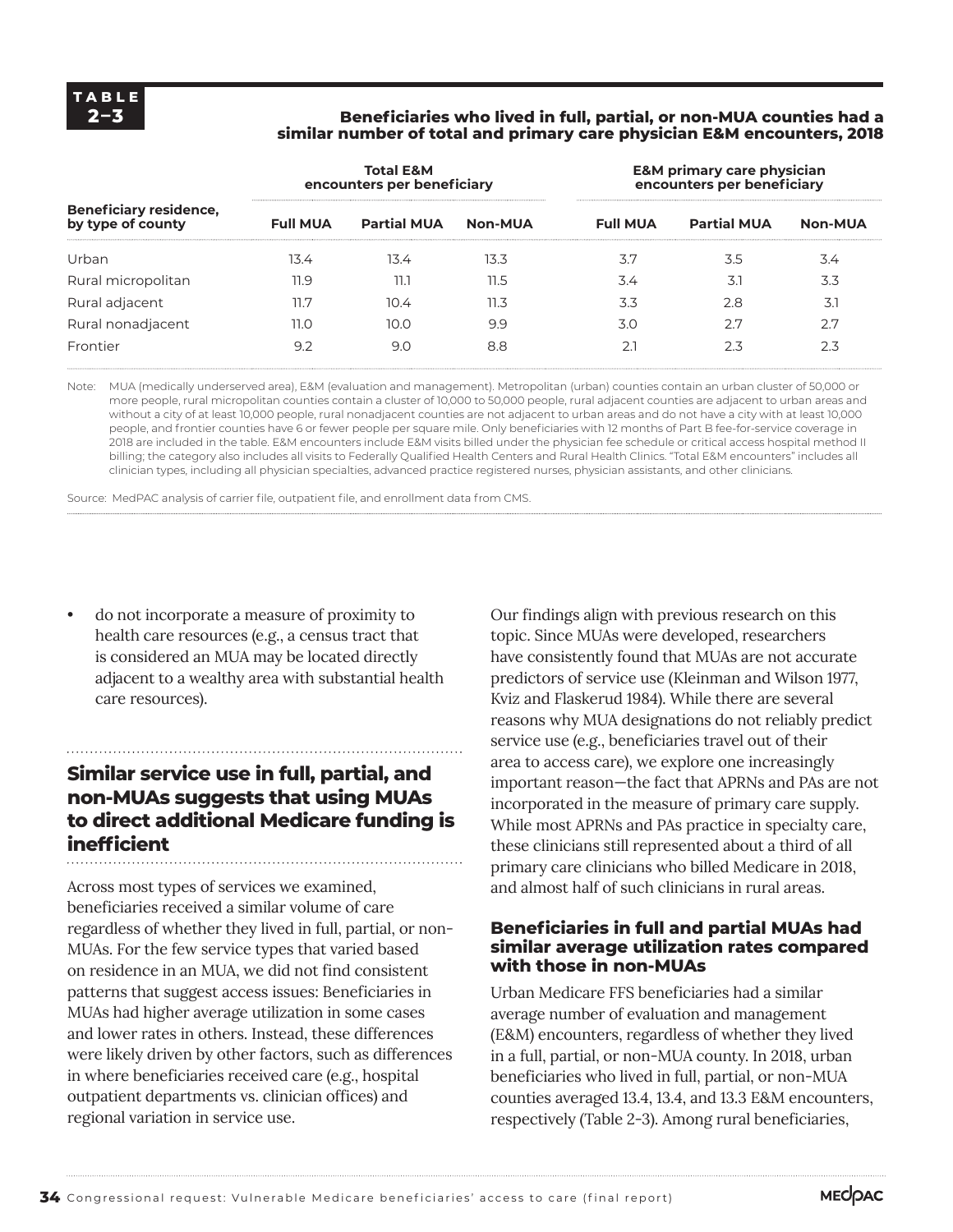#### **2–4 Beneficiaries in MUAs had a similar number of inpatient admissions but generally had fewer hospital outpatient claims compared with those in other areas, 2018**

|                                                    |                 | <b>Hospital inpatient</b><br>admissions per beneficiary |                | <b>Hospital outpatient</b><br>claims per beneficiary |                    |                |  |  |
|----------------------------------------------------|-----------------|---------------------------------------------------------|----------------|------------------------------------------------------|--------------------|----------------|--|--|
| <b>Beneficiary residence,</b><br>by type of county | <b>Full MUA</b> | <b>Partial MUA</b>                                      | <b>Non-MUA</b> | <b>Full MUA</b>                                      | <b>Partial MUA</b> | <b>Non-MUA</b> |  |  |
| Urban                                              | 0.20            | 0.20                                                    | 0.19           | 3.0                                                  | 3.2                | 3.3            |  |  |
| Rural micropolitan                                 | 0.21            | 0.20                                                    | 0.20           | 3.8                                                  | 5.2                | 4.7            |  |  |
| Rural adjacent                                     | 0.21            | 0.19                                                    | 0.20           | 4.1                                                  | 5.8                | 4.7            |  |  |
| Rural nonadjacent                                  | 0.21            | 0.19                                                    | 0.19           | 4.6                                                  | 6.0                | 5.3            |  |  |
| Frontier                                           | N 19            | 0.17                                                    | 0.17           | 4.9                                                  | 4.5                | 4.5            |  |  |

Note: MUA (medically underserved area). Metropolitan (urban) counties contain an urban cluster of 50,000 or more people, rural micropolitan counties contain a cluster of 10,000 to 50,000 people, rural adjacent counties are adjacent to urban areas and without a city of at least 10,000 people, rural nonadjacent counties are not adjacent to urban areas and do not have a city with at least 10,000 people, and frontier counties have 6 or fewer people per square mile. Only beneficiaries with 12 months of Part A fee-for-service coverage in 2018 are included in the table.

Source: MedPAC analysis of Medicare Provider and Analysis Review file and outpatient file from CMS.

those who lived in MUAs had a similar or slightly higher number of E&M encounters compared with beneficiaries who lived in partial or non-MUAs. These encounters include E&M visits billed under the physician fee schedule or critical access hospital method II billing; the category also includes all Federally Qualified Health Center (FQHC) and Rural Health Clinic (RHC) visits.

Because MUAs are partly based on a deficit of primary care physicians in an area, we also examined the extent to which the rate of E&M encounters furnished by primary care physicians varied based on the MUA status of the county in which beneficiaries lived. We again found few differences in utilization rates across MUA categories. For example, among rural adjacent beneficiaries, those who lived in full MUA counties had a slightly higher number of E&M encounters compared with those who lived in non-MUA counties (3.3 and 3.1 encounters per beneficiary, respectively) (Table 2-3).<sup>5</sup> These results suggest that relying on MUA designations does not accurately predict clinician underservice, even for the services most directly related to the identification of MUAs—visits with primary care physicians.

As we found in our June 2021 report to the Congress, rural beneficiaries had fewer E&M encounters compared with urban beneficiaries, with the most pronounced differences observed in frontier areas (Medicare Payment Advisory Commission 2021a). Rural beneficiaries' lower E&M utilization was mainly attributable to fewer encounters with specialist physicians. In contrast, rural and urban beneficiaries had a similar number of E&M encounters with primary care physicians after controlling for statelevel variation (data not shown). Rural beneficiaries also averaged more visits with APRNs and PAs. Rural beneficiaries' E&M visits with APRNs and PAs are more likely to be related to primary care compared with urban beneficiaries' visits because APRNs and PAs who furnish care in rural areas are more likely to practice in primary care.

In line with our findings for E&M encounters, we found that beneficiaries had a similar number of hospital inpatient admissions regardless of whether they lived in a full, partial, or non-MUA county. For example, in 2018, rural micropolitan beneficiaries who lived in full, partial, or non-MUA counties averaged 0.21, 0.20, and 0.20 admissions, respectively (Table 2-4).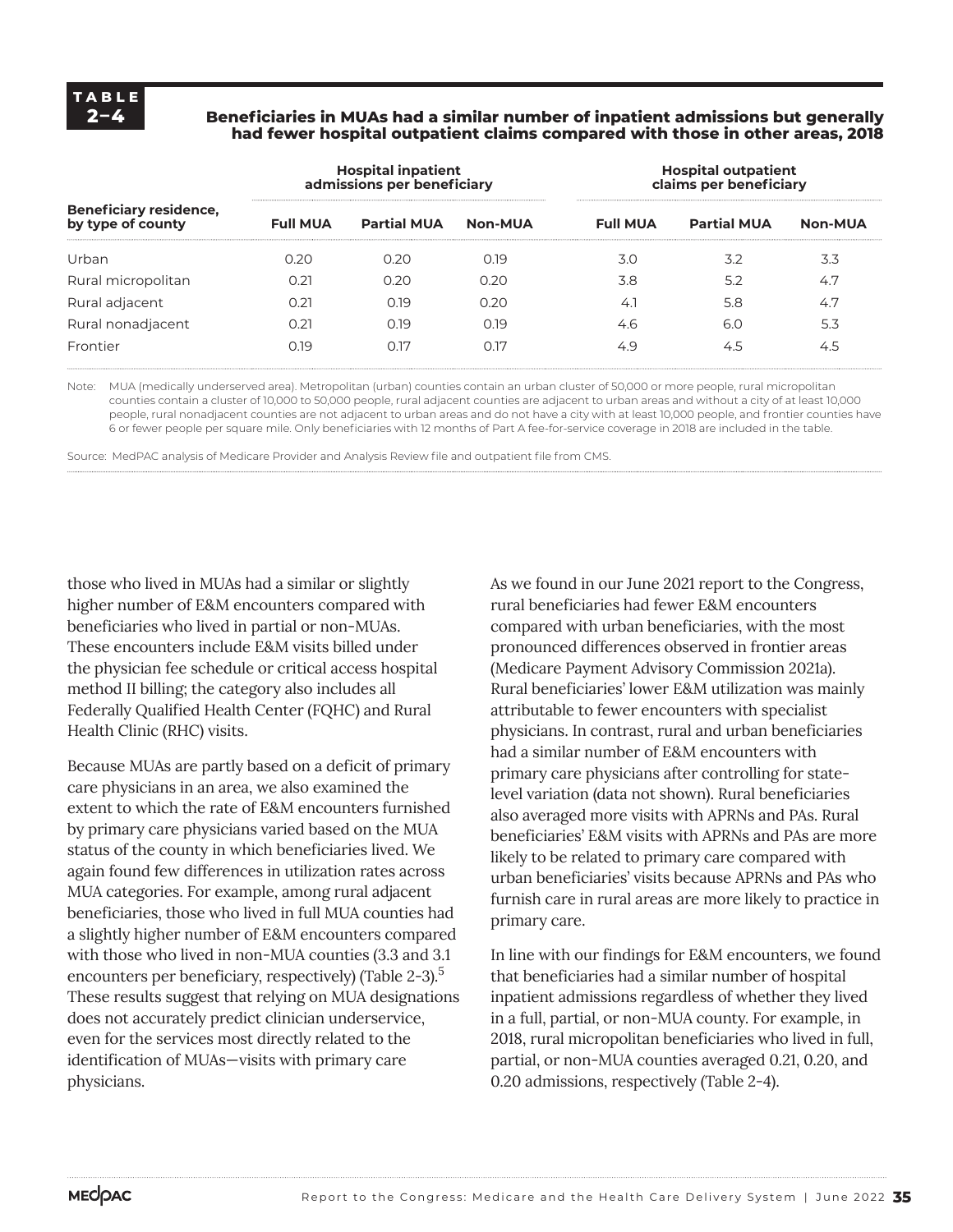#### **2–5 Beneficiaries in MUAs had a similar number of SNF days but more home health episodes compared with those in other areas, 2018**

|                                                    |                 | <b>Skilled nursing facility</b><br>days per beneficiary |                | <b>Home health</b><br>episodes per beneficiary |                    |                |  |  |
|----------------------------------------------------|-----------------|---------------------------------------------------------|----------------|------------------------------------------------|--------------------|----------------|--|--|
| <b>Beneficiary residence,</b><br>by type of county | <b>Full MUA</b> | <b>Partial MUA</b>                                      | <b>Non-MUA</b> | <b>Full MUA</b>                                | <b>Partial MUA</b> | <b>Non-MUA</b> |  |  |
| Urban                                              | 1.3             | 1.4                                                     | 1.4            | 0.18                                           | 0.18               | 0.16           |  |  |
| Rural micropolitan                                 | 1.5             | 1.5                                                     | 1.6            | 0.18                                           | 0.12               | 0.16           |  |  |
| Rural adjacent                                     | 1.6             | 1.5                                                     | 1.7            | 0.19                                           | 0.10               | 0.13           |  |  |
| Rural nonadjacent                                  | 1.6             | 1.3                                                     | 1.4            | 0.17                                           | 0.08               | 0.10           |  |  |
| Frontier                                           | .3              | 1.0                                                     | 0.9            | 0.09                                           | 0.08               | 0.05           |  |  |

Note: MUA (medically underserved area), SNF (skilled nursing facility). Metropolitan (urban) counties contain an urban cluster of 50,000 or more people, rural micropolitan counties contain a cluster of 10,000 to 50,000 people, rural adjacent counties are adjacent to urban areas and without a city of at least 10,000 people, rural nonadjacent counties are not adjacent to urban areas and do not have a city with at least 10,000 people, and frontier counties have 6 or fewer people per square mile. SNF figures include only beneficiaries with 12 months of Part A fee-for-service (FFS) coverage; home health figures include only beneficiaries with 12 months of Part B FFS coverage.

Source: MedPAC analysis of the home health standard analytic file and Medicare Provider and Analysis Review file.

In contrast, the number of hospital outpatient claims per beneficiary varied based on MUA status. Beneficiaries who lived in full MUA counties generally averaged fewer outpatient claims than those who lived in partial or non-MUA counties, with the differences being more pronounced among rural beneficiaries (Table 2-4, p. 35). These differences are unlikely to represent inadequate access to hospital outpatient services in MUAs. Instead, they likely reflect differences in the sites where beneficiaries receive care in areas with and without a local hospital and the impact hospitals have on recruiting primary care physicians (especially in rural areas). Specifically, beneficiaries who live in counties with access to a local hospital are more likely to access care in the hospital outpatient setting rather than other settings, such as FQHCs, clinician offices, or imaging centers.<sup>6</sup> In addition, areas with a local hospital (and greater use of hospital outpatient departments) are more likely to be non-MUAs because rural hospitals are often instrumental in recruiting primary care physicians, and the presence of more primary care physicians in an area makes it less likely that the area is designated as an MUA.

For skilled nursing facility (SNF) services, we found that beneficiary utilization was similar across full,

partial, and non-MUA counties. For example, in 2018, rural adjacent beneficiaries who lived in full, partial, or non-MUA counties averaged 1.6, 1.5, and 1.7 SNF days, respectively (Table 2-5).

For home health episodes, we found that utilization rates were similar across full, partial, and non-MUA counties for urban beneficiaries. In contrast, among rural beneficiaries, the average number of home health episodes per beneficiary was substantially higher in full MUAs compared with partial and non-MUAs. For example, in 2018, rural nonadjacent beneficiaries who lived in full MUA counties averaged 0.17 home health episodes per beneficiary, which is substantially above the rates in partial and non-MUAs (0.08 episodes and 0.10 episodes per beneficiary, respectively). These differences were likely driven by large regional variations in the use of home health services rather than access issues in partial and non-MUAs. For example, four states—Alabama, Florida, Louisiana, and Mississippi—whose per beneficiary utilization rates of home health services range from about double to triple the national average make up about 16 percent of all rural adjacent beneficiaries who live in full MUA counties but only about 1 percent of rural adjacent beneficiaries who live in partial and non-MUA counties.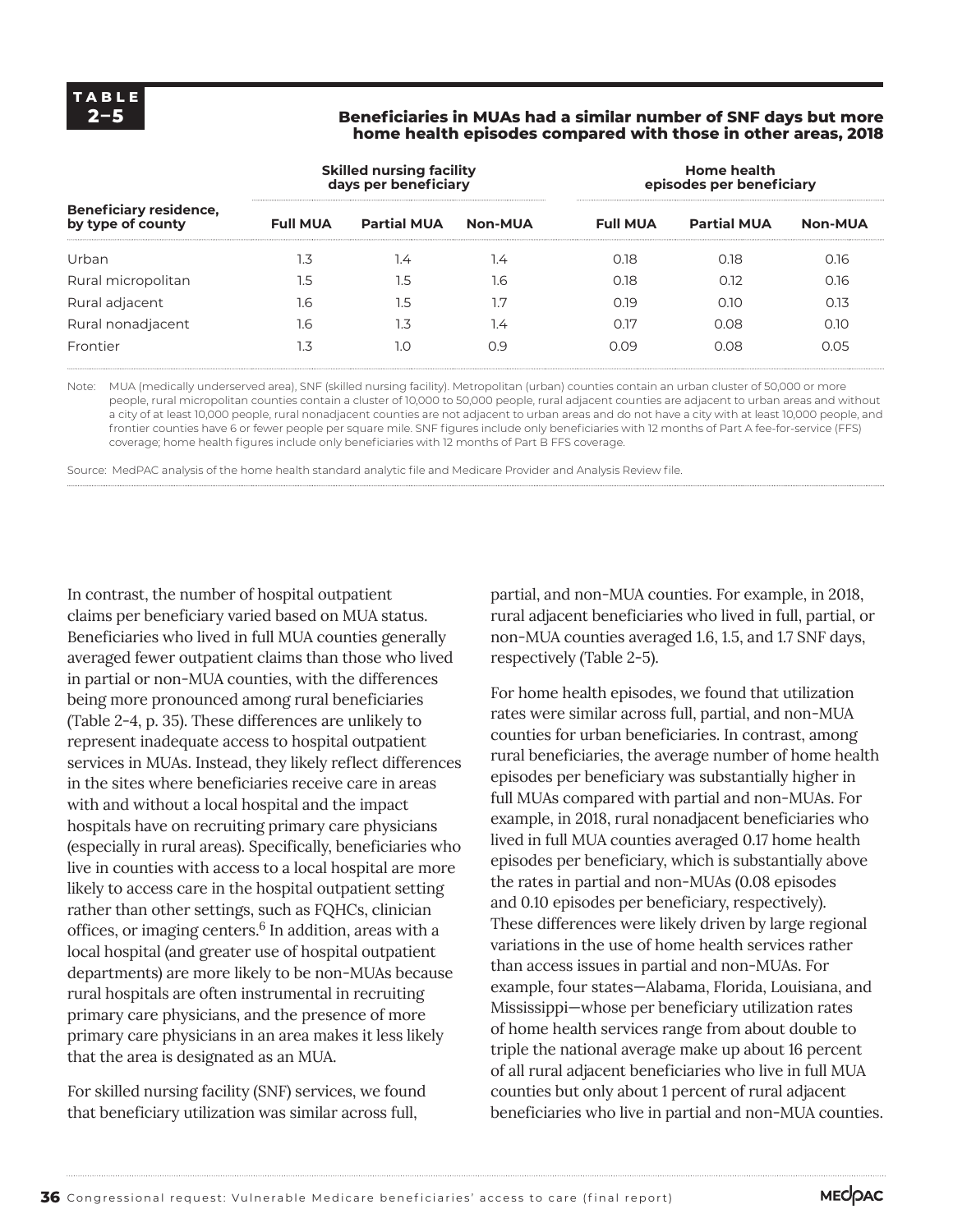### **Researchers consistently have found that the MUA designation is a poor predictor of service use**

Our finding that service use among Medicare FFS beneficiaries who lived in MUAs was similar to those who lived in non-MUAs is consistent with previous research on this topic. Since MUAs were originally developed, researchers have concluded that the measure is not well suited to identifying areas where services are underprovided. Only a few years after MUAs were created, academic researchers found no difference between MUA and non-MUA residents in terms of the number of physician visits per year or the proportion with at least one visit in the past year (Kleinman and Wilson 1977). Nearly two decades later, the Government Accountability Office concluded that MUAs did not effectively identify areas with primary care shortages or help target federal resources to benefit those who are underserved (Government Accountability Office 1995).<sup>7</sup> Even if MUAs were useful for identifying underserved areas, they are not routinely updated to reflect changes in the demographics or supply of clinicians in an area. Currently, neither statute nor regulation allows HRSA to require recurring updates of MUAs. In practice, the lack of regular updates means that many MUAs were designated a decade or more ago and have not been reevaluated since.

Researchers have cited several reasons why MUAs do not always predict service use accurately. One simple explanation is that beneficiaries often travel to access care. In 2018, the Commission found that beneficiaries traveled a median of 7.1 miles (among urban beneficiaries) to 15.6 miles (among rural adjacent beneficiaries) for visits with primary care physicians (Medicare Payment Advisory Commission 2021a). The granular nature of MUAs (which are often designated at the census tract level) means that beneficiaries residing in MUAs often do not have to travel far to access care. For example, much of Southeast Washington, DC, is considered an MUA despite being located within a few miles of providers in other parts of the city. In addition, two census tracts in a relatively affluent area of Northwest Washington, DC, are also designated as MUAs and have even more proximate access to health care providers (Figure 2-2). Thus, living in an MUA might mean that beneficiaries need to travel farther to access care, but the increase in travel distance is often modest and might not affect utilization rates.



#### **2–2 Map of medically underserved areas in Washington, DC**



Note: MUA (medically underserved area).

Source: Health Resources and Services Administration, 2022.

### APRNs and PAs are not counted in the **supply of primary care clinicians when MUA determinations are made, likely making the designations increasingly inaccurate**

Another increasingly important reason why MUAs do not reliably predict service use (especially of clinician services) is that the measure of the supply of primary care clinicians in an area—which has the largest effect on whether an area is considered an MUA (see Figure 2-1, p. 32)—does not include APRNs and PAs.

The supply of APRNs and PAs has been increasing rapidly. From 2010 to 2017, the number of nurse practitioners (NPs) (the most common type of APRN) and PAs billing under the physician fee schedule grew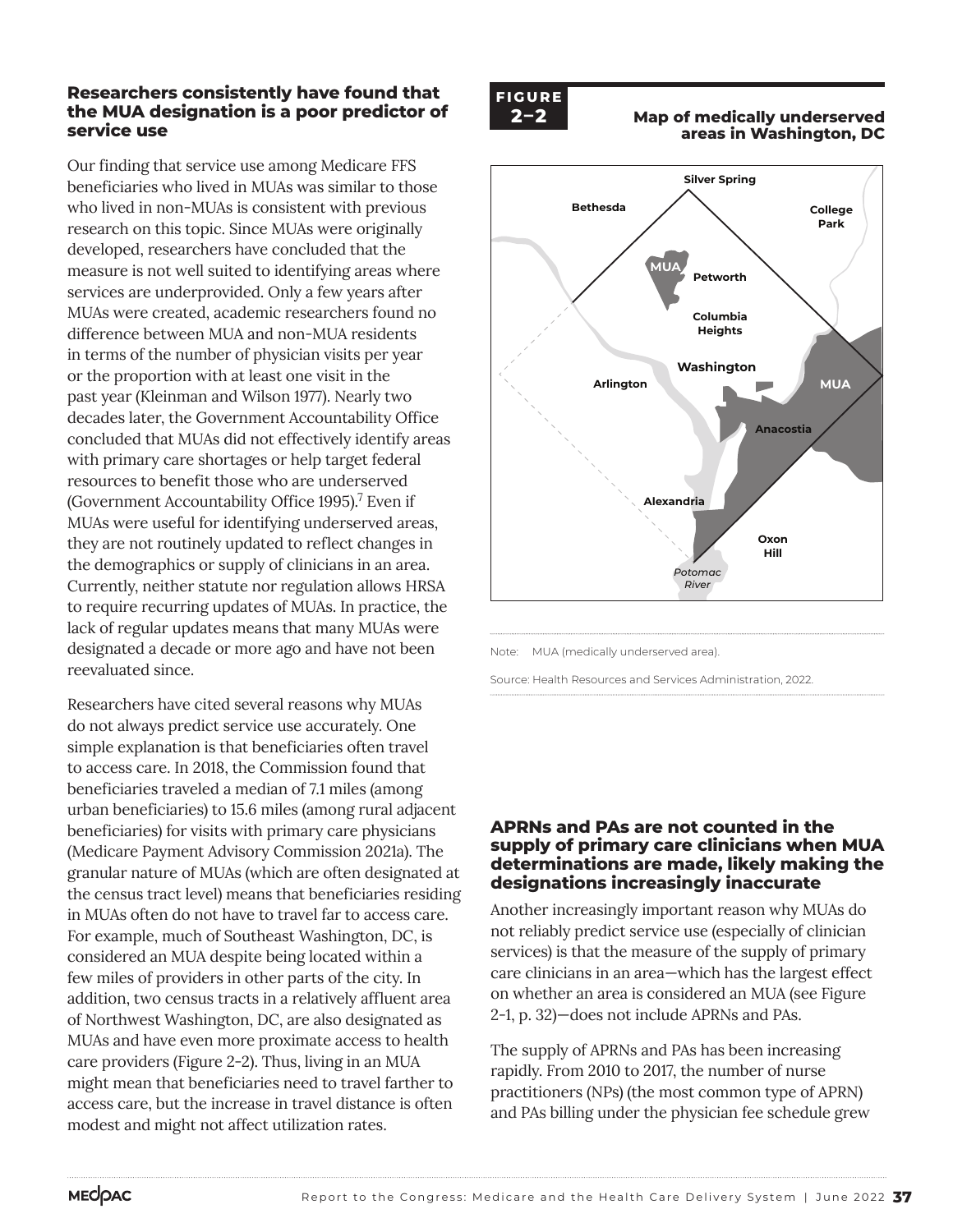## **Methodology used to classify APRNs and PAs as practicing in primary care or specialty care**

hen advanced practice registered nurses (APRNs) and physician assistants (PAs) enroll in Medicare, they do not have to indicate the specialty in which they practice. We therefore used claims data to classify these clinicians as practicing in primary care or specialty care. We started with a list of all APRNs and PAs who billed fee-for-service (FFS) Medicare in 2018 under the physician fee schedule or through Federally

Qualified Health Centers, Rural Health Clinics, or critical access hospital method II billing. If an APRN or PA met any of our three criteria based on the types of services they billed for or the type of groups in which they practiced, we considered them to practice in specialty care (Table 2-6). If an APRN or PA met none of these criteria, we considered them to practice in primary care. $8 \blacksquare$ 

*(continued next page)*

by average annual rates of 14 percent and 10 percent, respectively (Medicare Payment Advisory Commission 2019). To determine APRNs' and PAs' potential impact on MUA determinations, we estimated the share of NPs and PAs that practice in primary care and, subsequently, the share of all primary care clinicians that are APRNs or PAs (see text box for methodology).<sup>9</sup>

In 2018, we found that about 62,000 NPs who practiced in primary care and 89,000 who practiced in specialty care billed the Medicare program, meaning that about 41 percent of NPs who billed Medicare were practicing in primary care. In the same year, we found that about 24,000 PAs who practiced in primary care and 66,000 who practiced in specialty care billed the Medicare program, meaning that about 27 percent of PAs who billed Medicare were practicing in primary care (Table 2-7, p. 40).

While less than half of NPs and PAs who billed Medicare practiced in primary care, NPs and PAs who billed in certain settings were more likely to practice in primary care. In 2018, more than 80 percent of the NPs and PAs who billed under FQHCs and about two-thirds who billed under RHCs practiced in primary care (Table 2-7, p. 40).

While most APRNs and PAs do not practice in primary care, they made up 34 percent of primary care

clinicians who billed Medicare in 2018 (Table 2-8, p. 40).10 In rural areas, they represented an even higher share of primary care clinicians. In 2018, APRNs and PAs accounted for 44 percent of primary care clinicians who billed Medicare in rural micropolitan areas and about half of primary care clinicians in rural adjacent, rural nonadjacent, and frontier areas.<sup>11</sup> These findings suggest that the measure of primary care supply used in the identification of MUAs likely fails to account for a third to a half of all primary care clinicians. In addition, the underestimate will continue to grow in magnitude if the supply of APRNs and PAs continues to expand and the supply of primary care physicians continues to remain flat, as it has over the last several years (Medicare Payment Advisory Commission 2021b).

## **Dual-eligible beneficiaries had higher service use compared with other Medicare beneficiaries, reflecting greater health needs**

In 2018, dual-eligible beneficiaries had a substantially higher number of E&M encounters compared with other Medicare beneficiaries.<sup>12</sup> For example, among rural nonadjacent beneficiaries, dual-eligible beneficiaries had 57 percent more E&M encounters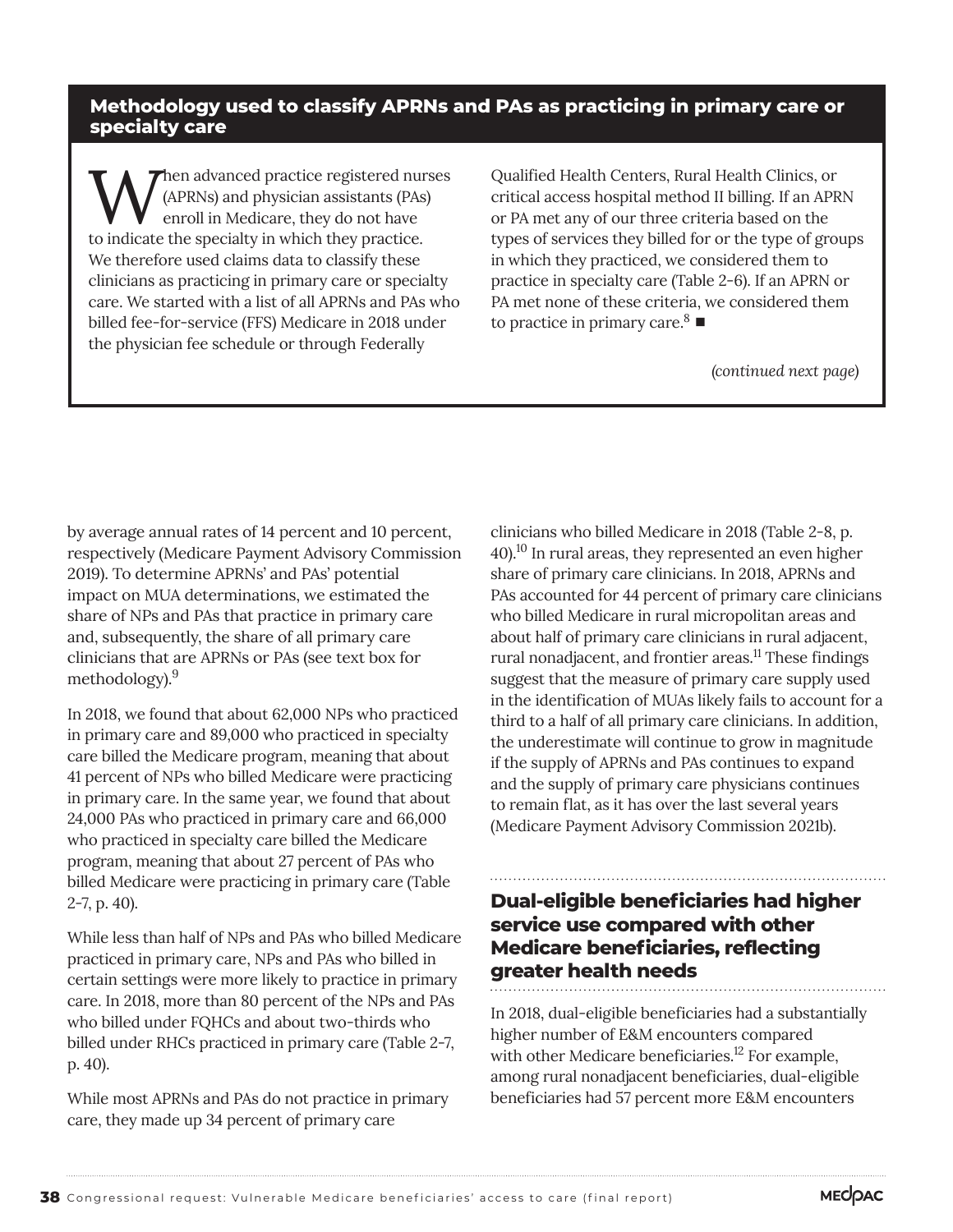## **Methodology used to classify APRNs and PAs as practicing in primary care or specialty care (cont.)**

# **TABLE**

#### **2–6 Methodology used to classify APRNs and PAs as practicing in primary care or specialty care in 2018**

| Sorting<br>order | <b>Criteria</b>                                                                                                                                                                                                                                                                                                                                                                                                                                                                                                                                                                                                                                                                                                                                                                                                                                                                                                                                                                                                                                                                                                                                          | <b>Rationale</b>                                                                                                                                                                                                                                                                                                                                                                                                   |
|------------------|----------------------------------------------------------------------------------------------------------------------------------------------------------------------------------------------------------------------------------------------------------------------------------------------------------------------------------------------------------------------------------------------------------------------------------------------------------------------------------------------------------------------------------------------------------------------------------------------------------------------------------------------------------------------------------------------------------------------------------------------------------------------------------------------------------------------------------------------------------------------------------------------------------------------------------------------------------------------------------------------------------------------------------------------------------------------------------------------------------------------------------------------------------|--------------------------------------------------------------------------------------------------------------------------------------------------------------------------------------------------------------------------------------------------------------------------------------------------------------------------------------------------------------------------------------------------------------------|
|                  | If 75 percent or more of an APRN's/PA's total payments were<br>billed in the hospital inpatient setting, emergency department, or<br>ambulatory surgical center OR were associated with anesthesia,<br>imaging, procedures, treatments, tests, or certain types of E&M<br>services, then consider the APRN/PA to practice specialty care.                                                                                                                                                                                                                                                                                                                                                                                                                                                                                                                                                                                                                                                                                                                                                                                                                | Primary care is largely performed<br>in outpatient settings (e.g., clinician<br>offices and hospital outpatient<br>departments) and predominantly<br>involves E&M services.                                                                                                                                                                                                                                        |
| 2                | Else if 75 percent or more of total payments associated with an<br>APRN's/PA's practice (i.e., tax ID or provider number) were billed<br>by clinicians other than primary care clinicians (after excluding<br>services billed by APRNs/PAs), then consider the APRN/PA to<br>practice specialty care.                                                                                                                                                                                                                                                                                                                                                                                                                                                                                                                                                                                                                                                                                                                                                                                                                                                    | This criterion is designed to sort<br>into the specialty care category<br>APRNs/PAs who largely bill E&M<br>visits in the outpatient setting for<br>specialist physicians.                                                                                                                                                                                                                                         |
| 3                | Else if an APRN/PA billed for more than 15 beneficiaries AND<br>75 percent or more of their total payments fell into any of the<br>following high-level diagnosis categories:<br>a. Infectious and parasitic diseases<br>b. Neoplasms<br>c. Diseases of the blood, blood-forming organs, and certain<br>disorders involving the immune mechanisms<br>d. Endocrine, nutritional, and metabolic diseases<br>e. Mental, behavioral, and neurodevelopmental disorders<br>Diseases of the nervous system<br>t.<br>Diseases of the eye and adnexa<br>g.<br>h. Diseases of the ear and mastoid process<br>Diseases of the circulatory system<br>i.<br>Disease of the respiratory system<br>j.<br>Diseases of the digestive system<br>k.<br>Diseases of the skin and subcutaneous tissue<br>I.<br>m. Diseases of the musculoskeletal system and connective tissue<br>n. Diseases of the genitourinary system<br>o. Pregnancy, childbirth, and the puerperium; certain conditions<br>originating in the perinatal period<br>p. Congenital malformations, deformations, and chromosomal<br>abnormalities*<br>then consider the APRN/PA to practice specialty care. | Primary care is characterized<br>as being an entry point into the<br>health care system, so primary<br>care APRNs/PAs are likely to see a<br>variety of conditions. If nearly all of<br>their payments are for one type of<br>condition, they are likely practicing<br>specialty care. For example, an NP<br>whose payments are 95 percent<br>related to skin is likely practicing in<br>a dermatologist's office. |
| 4                | Else consider the APRN/PA to practice in primary care.                                                                                                                                                                                                                                                                                                                                                                                                                                                                                                                                                                                                                                                                                                                                                                                                                                                                                                                                                                                                                                                                                                   |                                                                                                                                                                                                                                                                                                                                                                                                                    |
|                  | Note: APRN (advanced practice registered nurse), PA (physician assistant), E&M (evaluation and management), ID (identification). Because<br>this methodology relies on national provider identifiers reported on claims, it does not account for "incident to" billing. "Certain types<br>of E&M services" includes critical care services, emergency department services, hospital inpatient services, observation services, and<br>ophthalmological services.<br>* We do not use all the high-level International Classification of Diseases 10th Revision disease categories to classify APRNs and PAs as<br>practicing in specialty care because not all the categories directly correlate to a specialty.<br>Source: MedPAC.                                                                                                                                                                                                                                                                                                                                                                                                                        |                                                                                                                                                                                                                                                                                                                                                                                                                    |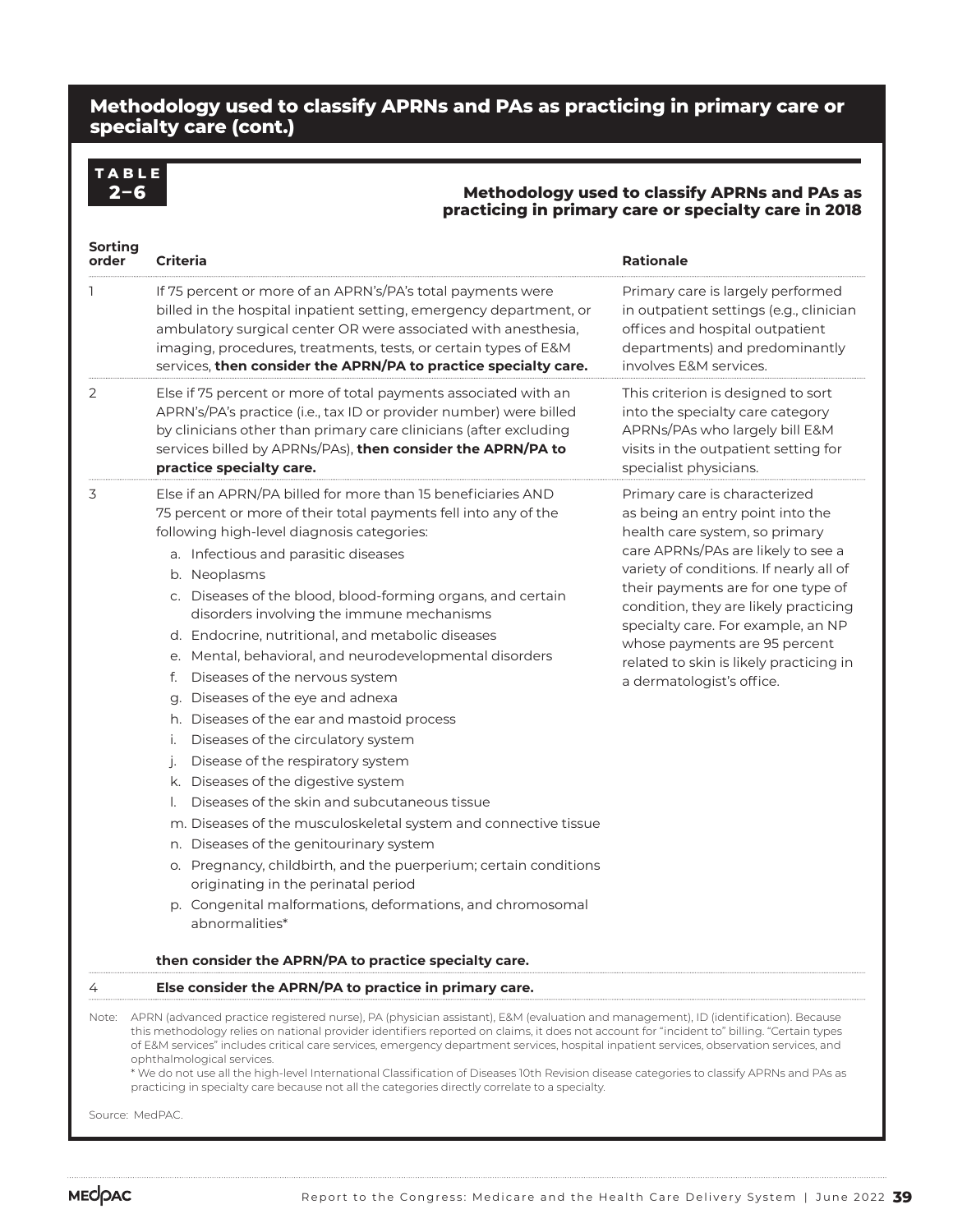#### **2–7 Most nurse practitioners and physician assistants who billed Medicare practiced in specialty care, 2018**

| <b>Clinician specialty</b>   | <b>Physician fee</b><br>schedule | Federally<br>Qualified<br><b>Health Center</b> | <b>Rural Health</b><br><b>Clinic</b> | <b>Critical access</b><br>hospital<br>(method II<br>billing) | <b>Total unique</b><br><b>APRNs or PAs</b><br>(in thousands) |  |
|------------------------------|----------------------------------|------------------------------------------------|--------------------------------------|--------------------------------------------------------------|--------------------------------------------------------------|--|
| NPs (primary care)           | 56                               | 9                                              |                                      |                                                              | 62                                                           |  |
| NPs (specialty care)         | 88                               |                                                |                                      |                                                              | 89                                                           |  |
| Other APRNs (primary care)   |                                  |                                                |                                      |                                                              |                                                              |  |
| Other APRNs (specialty care) | 52                               | $\,<\,$                                        |                                      |                                                              | 52                                                           |  |
| PAs (primary care)           | 22                               |                                                |                                      |                                                              | 24                                                           |  |
| PAs (specialty care)         | 66                               | $\,<\,$                                        |                                      |                                                              | 66                                                           |  |

# **Number of APRNs or PAs who billed Medicare,**

Note: APRN (advanced practice registered nurse), PA (physician assistant), NP (nurse practitioner). These numbers do not account for "incident to" billing. The rows do not sum to "total unique APRNs or PAs" because of rounding and the fact that clinicians can bill under multiple billing pathways (e.g., physician fee schedule and Rural Health Clinics). The "Other APRNs" categories include certified registered nurse anesthetists, certified nurse midwives, and clinical nurse specialists.

Source: MedPAC analysis of carrier and outpatient standard analytic files.

than did other Medicare beneficiaries (Table 2-9).<sup>13</sup> The differences in use between dual-eligible beneficiaries and other Medicare beneficiaries were relatively

consistent across our rural and urban categories, with dual-eligible beneficiaries using 51 percent to 57 percent more services.

# **TABLE**

## **2–8 One-third of all primary care clinicians who billed Medicare were APRNs or PAs, 2018**

|                                                |                                   | <b>Share of total</b> |                                             |                                         |                                                               |
|------------------------------------------------|-----------------------------------|-----------------------|---------------------------------------------|-----------------------------------------|---------------------------------------------------------------|
| Location where clinician<br>performed services | <b>Primary care</b><br>physicians | <b>APRNs</b>          | <b>PAs</b><br>(primary care) (primary care) | <b>Total primary</b><br>care clinicians | primary care clinicians<br>made up of<br><b>APRNs and PAs</b> |
| Urban                                          | 148                               | 52                    | 19                                          | 219                                     | 32%                                                           |
| Rural micropolitan                             | 12                                | ⇁                     |                                             | 22                                      | 44                                                            |
| Rural adjacent                                 |                                   |                       |                                             | 9                                       | 49                                                            |
| Rural nonadjacent                              |                                   |                       |                                             |                                         | 51                                                            |
| Frontier                                       |                                   |                       |                                             |                                         | 52                                                            |
| Total                                          | 168                               | 64                    |                                             | 257                                     | 34                                                            |

Note: APRN (advanced practice registered nurse), PA (physician assistant), NP (nurse practitioner). These numbers do not account for "incident to" billing. "Total primary care clinicians" comprises primary care physicians and APRNs and PAs who practiced in primary care. Numbers do not sum to the totals because of rounding, because the frontier designation is not mutually exclusive from the other categories, and because a small number of primary care clinicians could not be sorted into rural or urban locations; they are excluded from the rural and urban categories but are included in the totals.

Source: MedPAC analysis of carrier and outpatient standard analytic files.

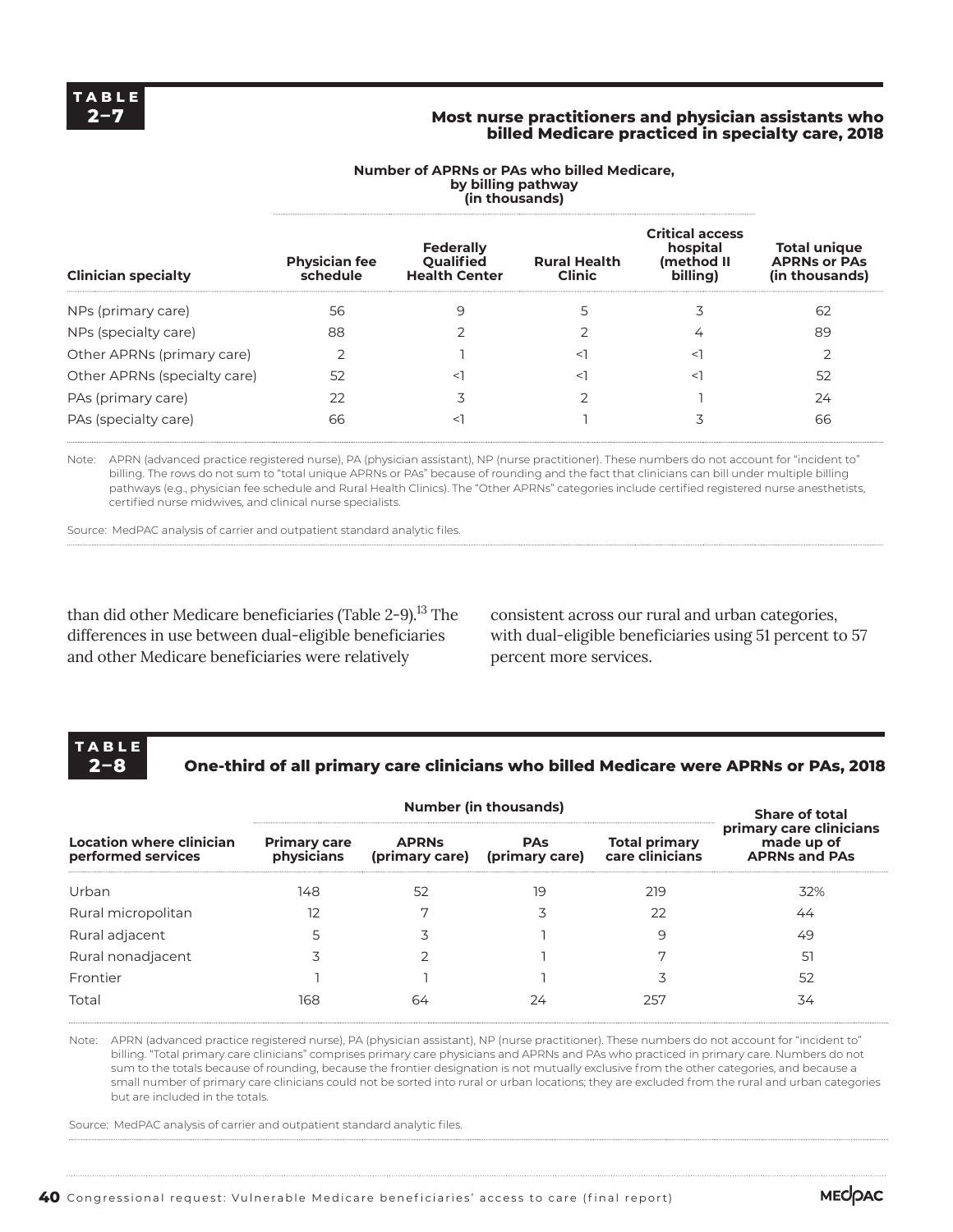### **2–9 Dual-eligible beneficiaries had a higher number of E&M clinician encounters per beneficiary compared with non-dual-eligible beneficiaries, 2018**

| <b>Beneficiary residence,</b><br>by type of county | <b>Dual-eligible</b><br><b>beneficiaries</b> | <b>Other Medicare</b><br><b>beneficiaries</b> | <b>Percent higher utilization</b><br>among dual-eligible<br>beneficiaries |
|----------------------------------------------------|----------------------------------------------|-----------------------------------------------|---------------------------------------------------------------------------|
| Urban                                              | 18.8                                         | 12.4                                          | 51%                                                                       |
| Rural micropolitan                                 | 16.6                                         | 10.6                                          | 56                                                                        |
| Rural adjacent                                     | 16.2                                         | 10.4                                          | 55                                                                        |
| Rural nonadjacent                                  | 15.3                                         | 9.8                                           | 57                                                                        |
| Frontier                                           | 13.2                                         | 8.5                                           | 56                                                                        |

#### **E&M clinician encounters per beneficiary**

Note: E&M (evaluation and management). Metropolitan (urban) counties contain an urban cluster of 50,000 or more people, rural micropolitan counties contain a cluster of 10,000 to 50,000 people, rural adjacent counties are adjacent to urban areas and without a city of at least 10,000 people, rural nonadjacent counties are not adjacent to urban areas and do not have a city with at least 10,000 people, and frontier counties have 6 or fewer people per square mile. Only beneficiaries with 12 months of Part B fee-for-service coverage in 2018 are included in the table. E&M encounters include E&M visits billed under the physician fee schedule or critical access hospital method II billing; the category also includes all visits to Federally Qualified Health Centers and Rural Health Clinics. E&M encounters include all clinician types, including all physician specialties, advanced practice registered nurses, physician assistants, and other clinicians.

Source: MedPAC analysis of carrier and outpatient standard analytic files.

Dual-eligible beneficiaries also had substantially higher utilization of all the other types of services we examined compared with other Medicare beneficiaries. For example, dual-eligible beneficiaries averaged about twice the number of hospital inpatient admissions compared with other Medicare beneficiaries and about five times the number of SNF days (Table 2-10, p. 42).<sup>14</sup>

Dual-eligible beneficiaries' higher utilization rates are likely attributable to their greater health care needs. The Commission has found that, compared with other Medicare beneficiaries, dual-eligible beneficiaries are more likely to:

- report being in poor health (14 percent vs. 4 percent),
- have limitations in activities of daily living (54) percent vs. 20 percent), and
- live in an institution (18 percent vs. 3 percent) (Medicare Payment Advisory Commission and

the Medicaid and CHIP Payment and Access Commission 2022).

Our finding that dual-eligible beneficiaries used substantially more services than other Medicare beneficiaries is positive in terms of access to care: Providers accepted them as patients and furnished a higher volume of care. However, given their higher health care needs, we cannot rule out the possibility that dual-eligible beneficiaries needed more care than they received or faced difficulties in accessing the care they did receive. In addition, this chapter examines Medicare beneficiaries who are eligible for full Medicaid benefits. Experiences accessing care may differ for other Medicare beneficiaries, such as partial-benefit dual-eligible beneficiaries or other low-income beneficiaries.15 We explore these issues further in our work on safety-net providers, the first installment of which focuses on safety-net hospitals (see Chapter 3).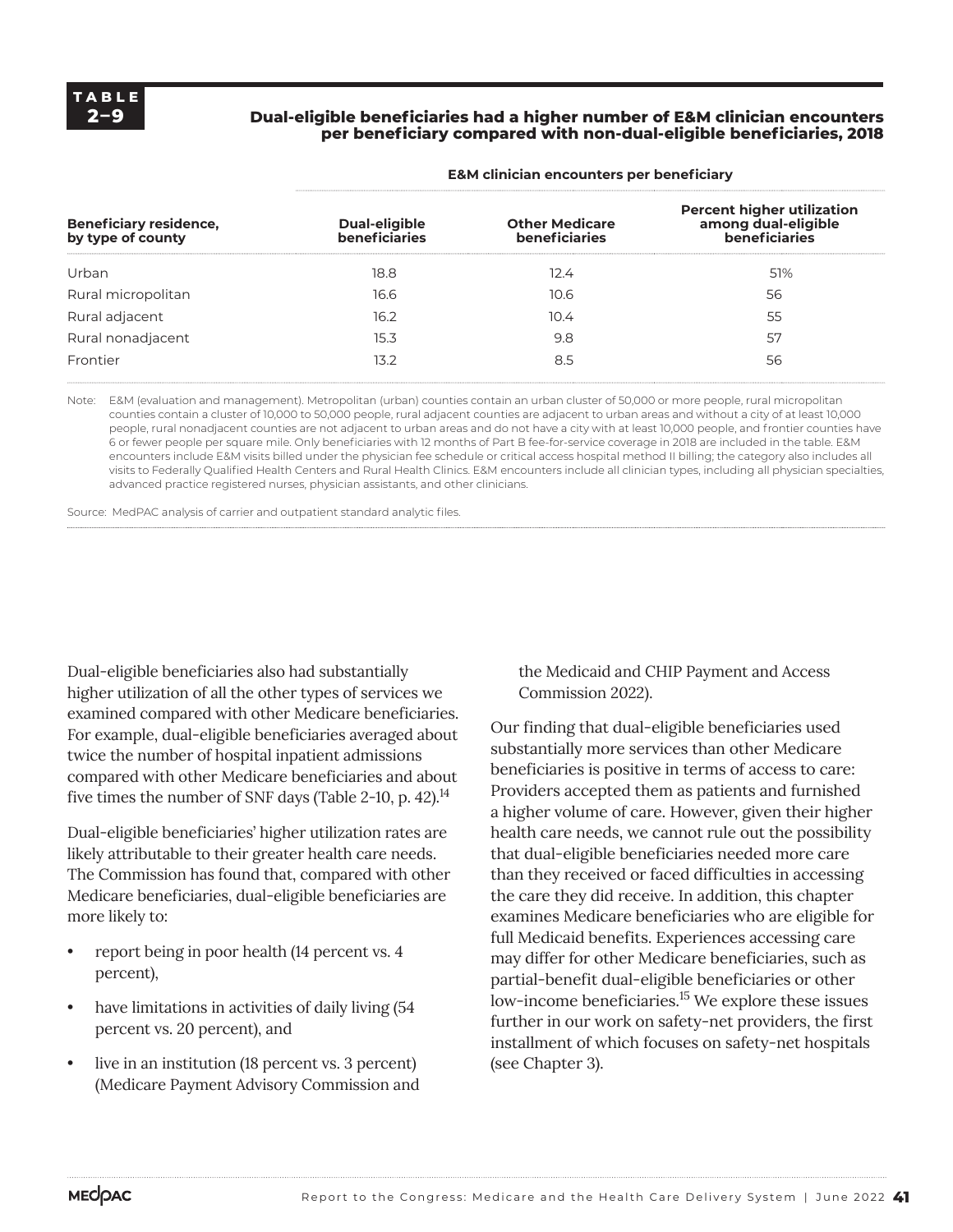#### **2–10 Dual-eligible beneficiaries had higher use of hospital inpatient, SNF, and home health services compared with other Medicare beneficiaries, 2018**

|                                                    |                                    | <b>Hospital inpatient</b><br>admissions<br>per beneficiary | <b>Skilled nursing</b><br>facility days | per beneficiary                                  | <b>Home health</b><br>episodes<br>per beneficiary |                                                  |  |
|----------------------------------------------------|------------------------------------|------------------------------------------------------------|-----------------------------------------|--------------------------------------------------|---------------------------------------------------|--------------------------------------------------|--|
| <b>Beneficiary residence,</b><br>by type of county | Dual-<br>eligible<br>beneficiaries | Other<br><b>Medicare</b><br>beneficiaries                  | Dual-<br>eligible<br>beneficiaries      | <b>Other</b><br><b>Medicare</b><br>beneficiaries | Dual-<br>eligible<br>beneficiaries                | <b>Other</b><br><b>Medicare</b><br>beneficiaries |  |
| Urban                                              | 0.35                               | 0.17                                                       | 4.4                                     | 0.9                                              | 0.31                                              | 0.15                                             |  |
| Rural micropolitan                                 | 0.36                               | 0.18                                                       | 5.2                                     | 0.9                                              | 0.27                                              | 0.13                                             |  |
| Rural adjacent                                     | 0.36                               | 0.18                                                       | 5.8                                     | 1.0                                              | 0.28                                              | 0.14                                             |  |
| Rural nonadjacent                                  | 0.35                               | 0.18                                                       | 5.0                                     | O.9                                              | 0.27                                              | 0.12                                             |  |
| Frontier                                           | 0.31                               | 0.16                                                       | 3.7                                     | 0.8                                              | 0.16                                              | 0.07                                             |  |

Note: SNF (skilled nursing facility). Metropolitan (urban) counties contain an urban cluster of 50,000 or more people, rural micropolitan counties contain a cluster of 10,000 to 50,000 people, rural adjacent counties are adjacent to urban areas and without a city of at least 10,000 people, rural nonadjacent counties are not adjacent to urban areas and do not have a city with at least 10,000 people, and frontier counties have 6 or fewer people per square mile. Hospital inpatient and SNF figures include only beneficiaries with 12 months of Part A fee-for-service (FFS) coverage; home health figures include only beneficiaries with 12 months of Part B FFS coverage.

Source: MedPAC analysis of the Medicare Provider and Analysis Review file, outpatient file, and home health standard analytic file from CMS.

# **Beneficiaries with more reported chronic conditions used more services than those with fewer conditions, reflecting greater health needs**

To examine service use among beneficiaries with multiple chronic conditions, we identified beneficiaries as having any one of 21 reported chronic conditions using Medicare claims data. These conditions ranged from very common, such as high blood pressure and diabetes, to less common, such as HIV/AIDS.<sup>16</sup> We grouped beneficiaries into categories based on how many of these 21 reported chronic conditions they had: 0-1, 2-3, 4-5, or 6 or more. One limitation of our analysis of reported chronic conditions is that we used conditions recorded in claims data. Rural beneficiaries have lower life expectancy and lower self-reported health status but have fewer chronic conditions coded in claims data. This disparity makes comparing riskadjusted rural and urban service use problematic (see text box, pp. 44–45).

We found that Medicare FFS beneficiaries with more reported chronic conditions compared with those with fewer reported chronic conditions had substantially more E&M encounters. For example, among rural micropolitan beneficiaries, those with 6 or more reported chronic conditions had about 6 times the number of E&M encounters than did those with 0 or 1 reported chronic condition (25.7 E&M encounters vs. 4.4 E&M encounters per beneficiary, respectively) (Table 2-11). Similar to our findings among dual-eligible beneficiaries, our results were generally consistent across our rural and urban categories.

Beneficiaries with more reported chronic conditions also had substantially higher utilization of all the other types of services we examined compared with those with fewer reported chronic conditions. The magnitude of the difference between the sickest and the healthiest beneficiaries was even greater for hospital inpatient, SNF, and home health utilization than for E&M encounters.<sup>17</sup> For example, among beneficiaries in rural nonadjacent counties, those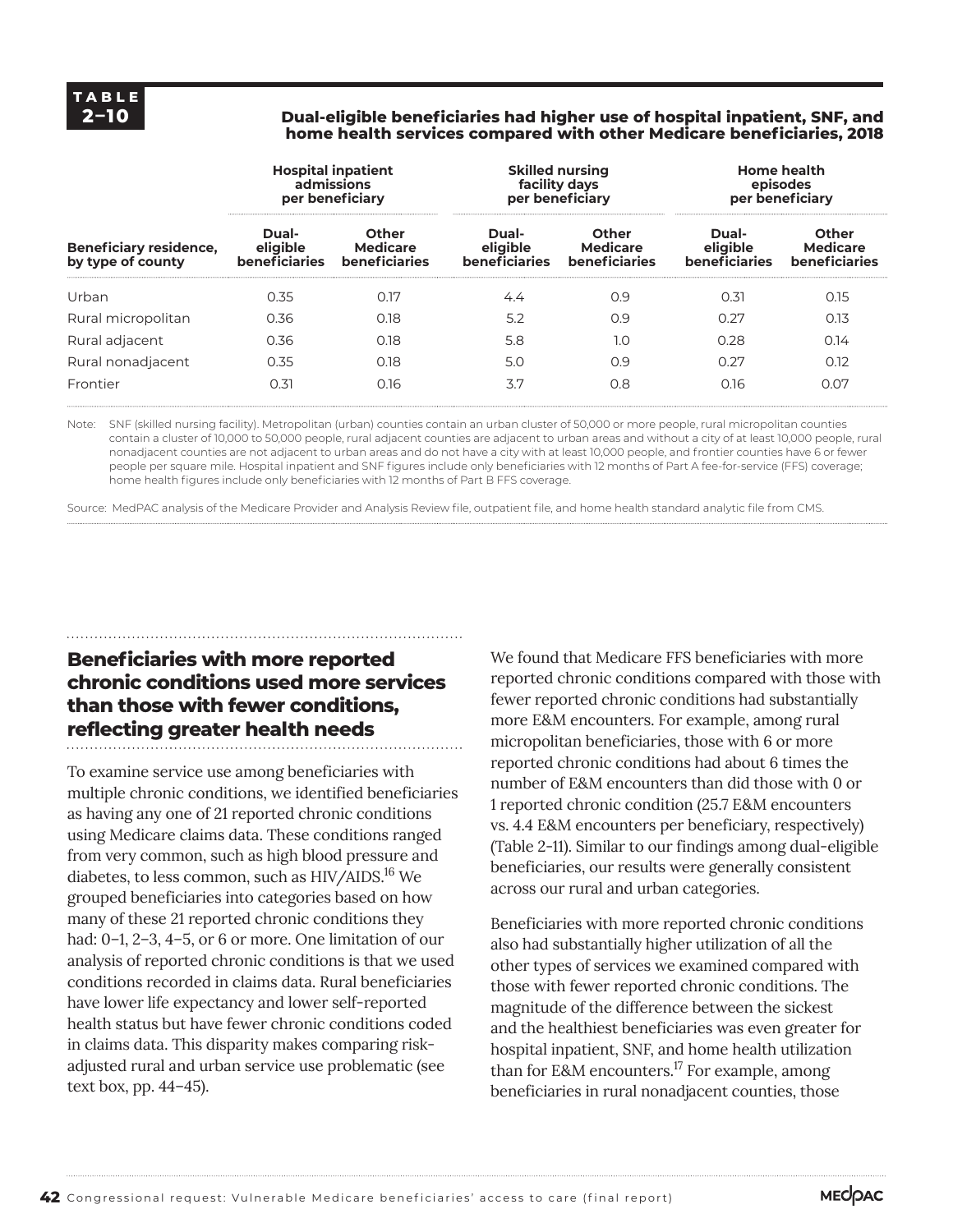### **2–11 Beneficiaries with more reported chronic conditions had a higher average number of E&M encounters compared with those with fewer reported chronic conditions, 2018**

| <b>Beneficiary residence,</b><br>by type of county | റ–  | 2–3  |      | -6   |  |
|----------------------------------------------------|-----|------|------|------|--|
| Urban                                              | 4.8 | 10.8 | 16.O | 30.7 |  |
| Rural micropolitan                                 | 44  | 9.6  | 14.  | 25.7 |  |
| Rural adjacent                                     | 4.3 | 9.5  | 14.O | 25.5 |  |
| Rural nonadjacent                                  | ムフ  | 9.3  | 13.6 | 24.2 |  |
| Frontier                                           |     | 9.0  | 13.5 | 23.3 |  |

#### **E&M encounters per beneficiary by count of chronic conditions**

Note: E&M (evaluation and management). Metropolitan (urban) counties contain an urban cluster of 50,000 or more people, rural micropolitan counties contain a cluster of 10,000 to 50,000 people, rural adjacent counties are adjacent to urban areas and without a city of at least 10,000 people, rural nonadjacent counties are not adjacent to urban areas and do not have a city with at least 10,000 people, and frontier counties have 6 or fewer people per square mile. Only beneficiaries with 12 months of Part B fee-for-service coverage and who met the CMS-established chronic condition coverage criteria are included in the table. E&M encounters include E&M visits billed under the physician fee schedule or critical access hospital method II billing; the category also includes all visits to Federally Qualified Health Centers and Rural Health Clinics. E&M encounters include all clinician types, including all physician specialties, advanced practice registered nurses, physician assistants, and other clinicians.

Source: MedPAC analysis of the carrier standard analytic file, outpatient standard analytic file, and Master Beneficiary Summary File (chronic conditions seament).

with 0 or 1 reported chronic condition averaged 0.03 hospital inpatient admissions compared with 0.87 admissions among those with 6 or more reported chronic conditions (Table 2-12).

Within each reported chronic condition category, the average number of inpatient admissions generally increased with rurality. For example, among beneficiaries with 4–5 reported chronic conditions, the



#### **2–12 Beneficiaries with more reported chronic conditions had a higher average number of inpatient admissions, SNF days, and home health episodes, 2018**

|                                                    |      | <b>Hospital inpatient</b><br>admissions per beneficiary,<br>by number of<br>chronic conditions |      |      |     | <b>Skilled nursing facility</b><br>days per beneficiary,<br>by number of<br>chronic conditions |     |     | Home health episodes<br>per beneficiary.<br>by number of<br>chronic conditions |      |      |      |
|----------------------------------------------------|------|------------------------------------------------------------------------------------------------|------|------|-----|------------------------------------------------------------------------------------------------|-----|-----|--------------------------------------------------------------------------------|------|------|------|
| <b>Beneficiary residence,</b><br>by type of county | O-1  | 2–3                                                                                            |      | 6+   | 0–1 | 2–3                                                                                            |     | 6+  | <u>ດ–າ</u>                                                                     | 2–3  |      | 6+   |
| Urban                                              | 0.02 | 0.10                                                                                           | 0.24 | 0.85 | O.1 | 0.4                                                                                            | 1.3 | 7.7 | 0.02                                                                           | 0.07 | 0.18 | 0.65 |
| Rural micropolitan                                 | 0.03 | 0.11                                                                                           | 0.25 | 0.84 | O.1 | 0.4                                                                                            | 1.5 | 8.2 | 0.01                                                                           | 0.06 | 0.17 | 0.59 |
| Rural adjacent                                     | 0.02 | 0.11                                                                                           | 0.26 | 0.85 | O.1 | 0.5                                                                                            | 1.6 | 8.6 | 0.01                                                                           | 0.07 | 0.18 | 0.62 |
| Rural nonadjacent                                  | 0.03 | 0.12                                                                                           | 0.27 | 0.87 | O.1 | 0.5                                                                                            | 1.6 | 8.3 | 0.01                                                                           | 0.06 | 0.17 | 0.57 |
| Frontier                                           | 0.03 | 0.14                                                                                           | 0.32 | 0.91 | O.7 | 0.5                                                                                            | 1.8 | 7.6 | 0.01                                                                           | 0.05 | 0.13 | 0.42 |

Note: SNF (skilled nursing facility). Metropolitan (urban) counties contain an urban cluster of 50,000 or more people, rural micropolitan counties contain a cluster of 10,000 to 50,000 people, rural adjacent counties are adjacent to urban areas and without a city of at least 10,000 people, rural nonadjacent counties are not adjacent to urban areas and do not have a city with at least 10,000 people, and frontier counties have 6 or fewer people per square mile. Only beneficiaries with 12 months of Part A fee-for-service (FFS) coverage (for hospital inpatient admissions and SNF days), 12 months of Part B FFS coverage (for home health episodes), and who met the CMS-established chronic condition coverage criteria are included in the table.

Source: MedPAC analysis of the Medicare Provider and Analysis Review file, outpatient file, home health standard analytic file, and Master Beneficiary Summary File (chronic conditions segment).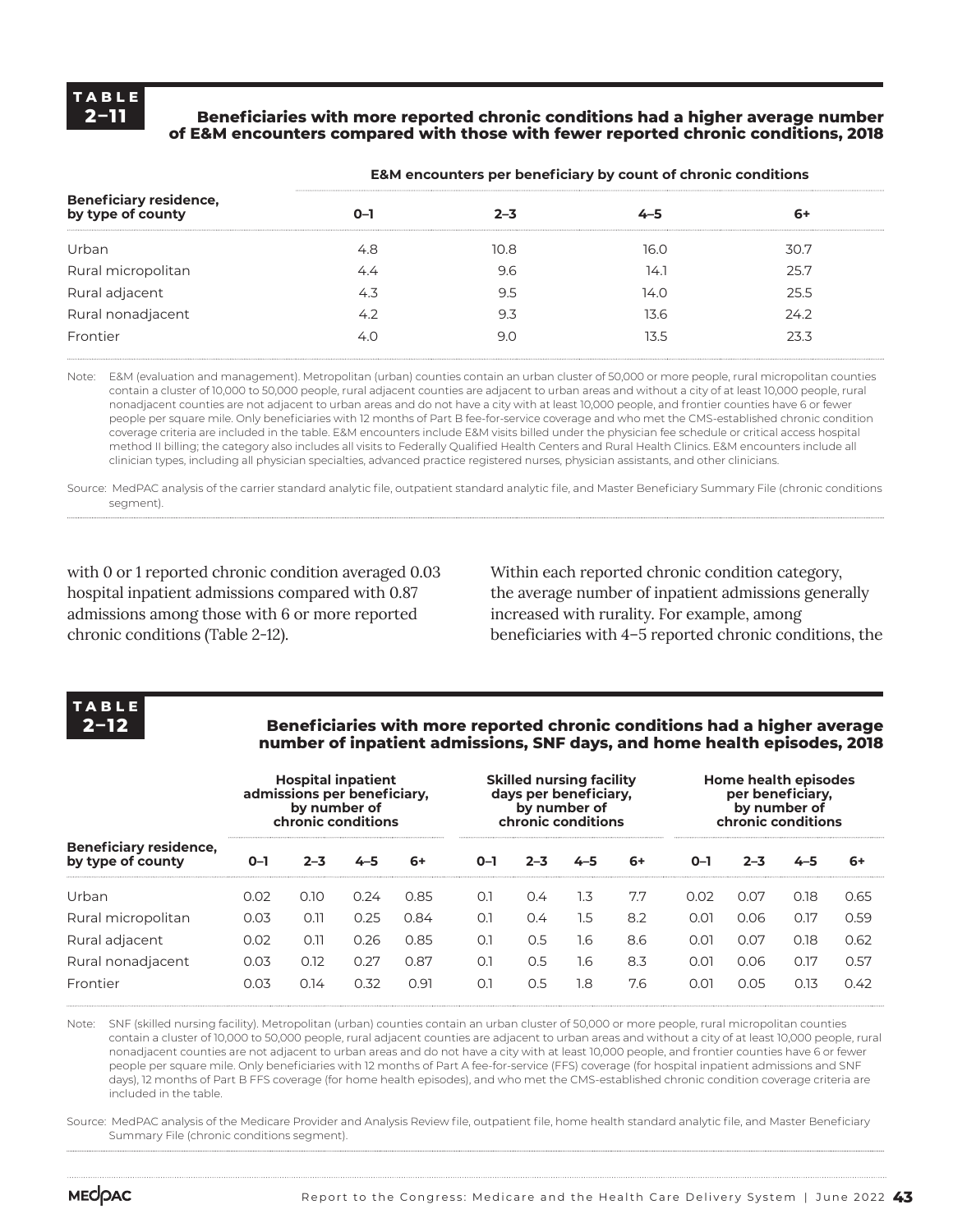## **Difficulty in comparing risk-adjusted rural and urban service use**

In this report, we compare rural and urban<br>service use by whether beneficiaries reside in<br>a medically underserved area (MUA), are dually<br>alizible for Medicare and Medicaid, ar baye multipl n this report, we compare rural and urban service use by whether beneficiaries reside in eligible for Medicare and Medicaid, or have multiple chronic conditions. One possible next step would be to use the reported chronic conditions as risk adjusters and evaluate, on a risk-adjusted basis, how many services rural and urban beneficiaries who are dually eligible or who live in MUAs use relative to expectations, given their mix of reported chronic conditions. However, as discussed in our June 2021 report, we are reluctant to compare risk-adjusted service use among rural and urban beneficiaries due to apparent differences in diagnosis coding.

We and others have found that rural beneficiaries tend to have lower risk scores compared with urban beneficiaries, but that they also tend to have lower life expectancy and lower self-reported health status. The most plausible explanation for this paradox is that rural beneficiaries' chronic conditions are underreported (Malone et al. 2020). This discrepancy may in part be due to having fewer physician visits (likely attributable to a greater travel distance to specialists), but in part it could

also represent differences in coding practices. Rural patients often receive care in critical access hospitals, where fully recording diagnosis codes does not yield additional revenue for the provider. In contrast, urban patients tend to receive care in hospitals paid under the inpatient prospective payment system (under which fully documenting diagnosis codes translates into more revenue from Medicare) and are more likely to be seen by physicians participating in managed care plans (which have an incentive to get physicians to fully document diagnosis codes).

We can see a likely manifestation of this problem in our descriptive data. On average, rural beneficiaries have slightly fewer reported chronic conditions, based on Medicare claims data. For example, compared with urban beneficiaries, beneficiaries in rural nonadjacent counties had, on average, about 7 percent fewer reported chronic conditions: 3.17 conditions and 2.94 conditions, respectively (Table 2-13).18 At the same time, we found that in a given reported chronic condition category, rural beneficiaries averaged more hospital inpatient admissions (see Table 2-12, p. 43). One explanation

*(continued next page)*

average number of inpatient admissions increased from 0.24 among urban beneficiaries to 0.32 among frontier beneficiaries (Table 2-12, p. 43). However, we suggest caution when interpreting these data because systematic coding differences between hospitals paid under the inpatient prospective payment system (which predominantly serve urban beneficiaries) and critical access hospitals (which predominantly serve rural beneficiaries) likely mean that rural beneficiaries within each reported

chronic condition category are somewhat sicker than urban beneficiaries in the same category (e.g., rural beneficiaries in the 2–3 reported chronic conditions category are slightly sicker than urban beneficiaries in the same category). As a result, higher inpatient use among rural beneficiaries in a given chronic condition category is likely at least in part attributable to less complete diagnosis coding of rural beneficiaries' chronic conditions rather than actual greater use of inpatient care than urban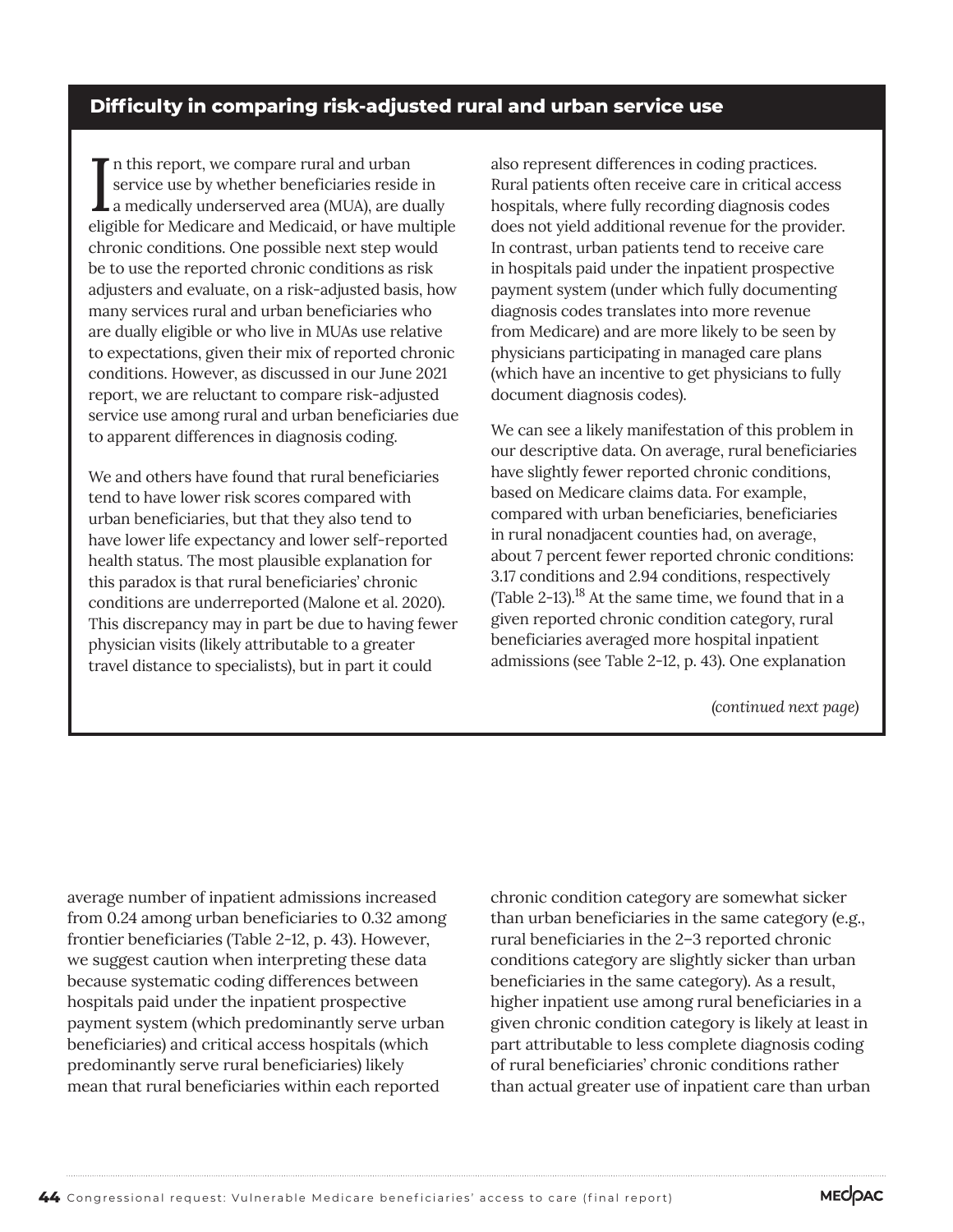## **Difficulty in comparing risk-adjusted rural and urban service use (cont.)**



#### **2–13 Rural beneficiaries had fewer reported chronic conditions compared with urban beneficiaries, 2018**

| <b>Beneficiary residence,</b><br>by type of county | Average number of reported<br>chronic conditions per beneficiary |
|----------------------------------------------------|------------------------------------------------------------------|
| Urban                                              | 3.17                                                             |
| Rural micropolitan                                 | 3.10                                                             |
| Rural adjacent                                     | 3.09                                                             |
| Rural nonadjacent                                  | 2.94                                                             |
| Frontier                                           | 244                                                              |

Note: Metropolitan (urban) counties contain an urban cluster of 50,000 or more people, rural micropolitan counties contain a cluster of 10,000 to 50,000 people, rural adjacent counties are adjacent to urban areas and without a city of at least 10,000 people, rural nonadjacent counties are not adjacent to urban areas and do not have a city with at least 10,000 people, and frontier counties have 6 or fewer people per square mile. Only beneficiaries who met the CMS-established chronic condition coverage criteria are included in the table.

Source: MedPAC analysis of the Master Beneficiary Summary File (chronic conditions segment).

for these two sets of facts is that rural beneficiaries are indeed healthier than urban beneficiaries and that, given their number of reported chronic conditions, they use more hospital care. However, we contend that this explanation is improbable and that, more likely, rural beneficiaries are as sick as (or sicker than) urban beneficiaries but have somewhat fewer encounters with the health care system (e.g., specialist physicians), and their encounters are more likely to be with providers that lack incentives to document diagnosis codes fully. ■

beneficiaries. (See the text box for more information on how coding affects the results presented in this chapter.) As with the service use patterns of dual-eligible beneficiaries, we are unable to make

any judgment regarding whether the higher levels of service use we observe for beneficiaries with multiple chronic conditions are sufficient to meet their clinical needs. ■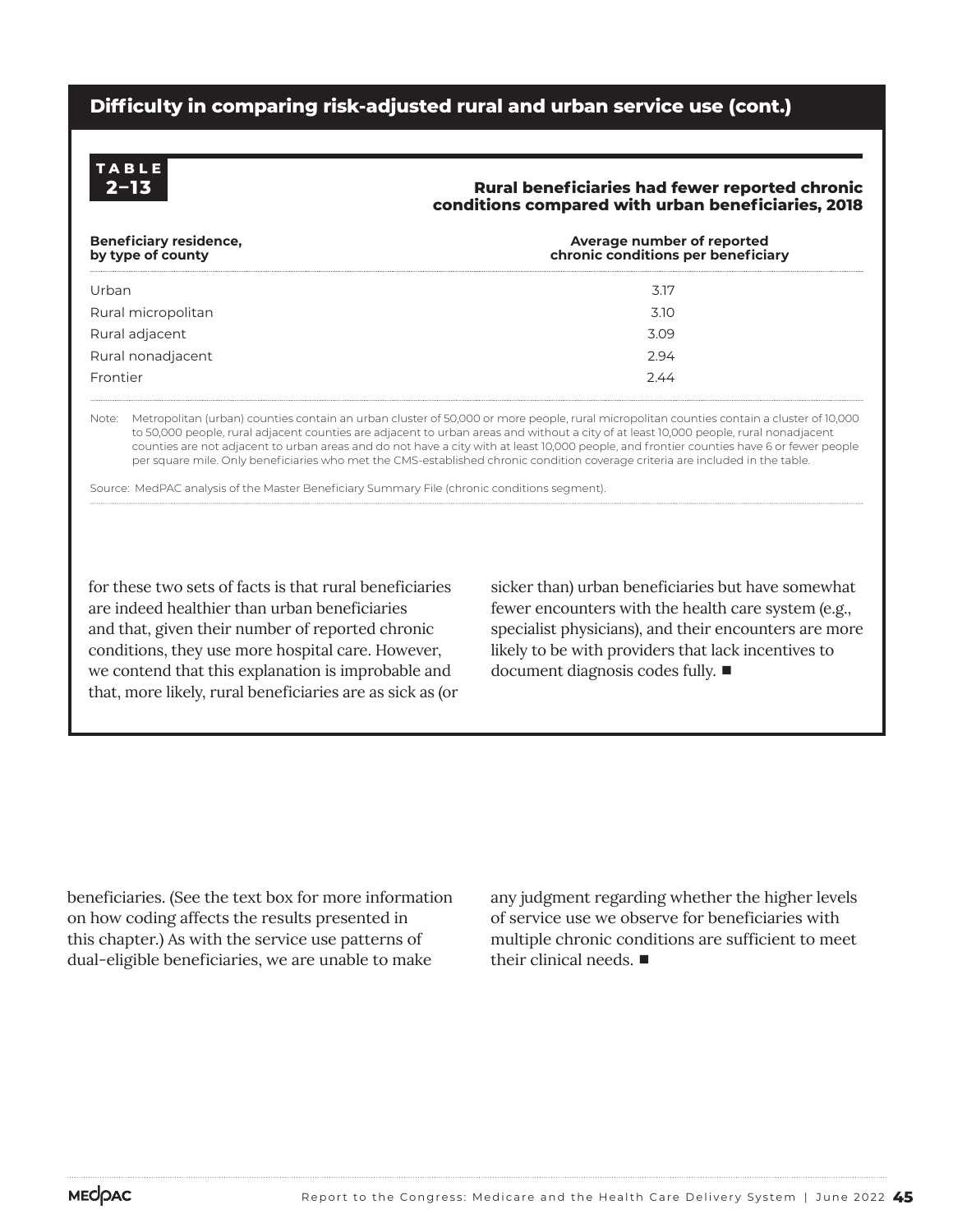# **Endnotes**

- 1 The coronavirus pandemic and the Congress's subsequent fiscal support of rural hospitals substantially reduced the number of rural hospital closures in 2021.
- 2 As part of HRSA's cooperative agreement with state Primary Care Offices (PCOs), state PCOs conduct needs assessments in their states, determine what areas are eligible for MUA designation, and submit designation applications to HRSA.
- 3 Our frontier designation is not exclusive from our primary rural and urban categories. We classify counties as urban or as one of our three primary rural categories (micropolitan, rural adjacent, or rural nonadjacent). In addition, we categorize all counties as frontier or not frontier. In our primary classification scheme, frontier counties are in all three rural categories, and a small number of frontier counties are considered urban. A county can be urban due to having one large city but still be considered "frontier" if the county is large enough so that the population per square mile in the county is below 6.
- 4 The Commission annually surveys 4,000 Medicare beneficiaries and 4,000 privately insured individuals to assess the extent to which they had difficulty accessing care. Survey respondents are drawn from across the country, from both urban and rural areas. For more information on the survey, see the Commission's March 2022 report to the Congress.
- 5 Some may argue that E&M use rates would be lower in MUAs compared with non-MUAs if the federal government did not provide enhanced funding for FQHCs and RHCs, which are predominantly located in MUAs. However, the magnitude of this effect is likely too small to substantially affect our results; in 2018, only 2 percent of E&M encounters among urban beneficiaries were billed by FQHCs or RHCs. Among rural beneficiaries, 10 percent of E&M encounters were billed by FQHCs or RHCs.
- 6 For example, in the Commission's June 2021 report, we found that the per beneficiary number of FQHC visits grew substantially faster in rural markets with a hospital closure compared with rural markets without a hospital closure (11.4 percent per year vs. 6.7 percent per year), suggesting that beneficiaries sought care in alternative settings when hospital outpatient departments were not available.
- 7 The Government Accountability Office's report said that Health Professional Shortage Area (HPSA) designations were similarly deficient. We do not analyze HPSAs in this chapter.
- 8 We used Medicare claims data on the type and location of the services billed by APRNs and PAs to categorize them as

predominantly practicing in primary care or specialty care. See the text box (pp. 38–39) for the methodology. We defined *primary care clinicians* as primary care physicians plus APRNs and PAs who practiced in primary care.

- 9 In 2018, we found that 27 percent of PAs who billed Medicare practiced in primary care. Similarly, the National Commission on Certification of Physician Assistants found that 26 percent of PAs practiced in primary care in 2018 (National Commission on Certification of Physician Assistants 2019). Estimates of the share of NPs who practice in primary care are more dated and vary more widely. Industry representatives suggest that 70 percent of NPs provide primary care, while government researchers in 2010 and 2012 found that 52 percent and 48 percent of NPs practiced in primary care, respectively (Agency for Healthcare Research and Quality 2011, American Association of Nurse Practitioners 2022, Health Resources and Services Administration 2014). Our estimate of the share of NPs who practiced in primary care in 2018 (41 percent) more closely aligns with the previous governmental research, although it suggests that the share of NPs practicing in primary care has declined since 2010.
- 10 Further, because our analysis does not account for "incident to" billing, the 34 percent figure likely represents a lower bound. For example, if an NP exclusively bills under a physician's national provider identifier (i.e., bills "incident to" the physician), our data do not include that NP. For more information on the potential magnitude of this effect, see the Commission's June 2019 report to the Congress.
- 11 We sorted clinicians into urban and rural categories based on the ZIP code in which they performed services. If a clinician billed for services in multiple ZIP codes, we distributed that clinician to ZIP codes on a full-time equivalent (FTE) basis. For example, if an NP billed half their services in urban ZIP codes and half in rural micropolitan ZIP codes, we counted 0.5 FTE in each of the urban and micropolitan categories.
- 12 Our measure of dual-eligible beneficiaries includes Medicare beneficiaries who are eligible for full Medicaid coverage (i.e., full-benefit dual-eligible beneficiaries). In 2018, about 14 percent of Medicare FFS beneficiaries were dually eligible for Medicaid and Medicare. Dual-eligible beneficiaries were relatively evenly distributed across rural and urban areas.
- 13 Our analysis of clinician services is limited to E&M services. Patterns may differ for other types of clinician services, such as procedures and tests.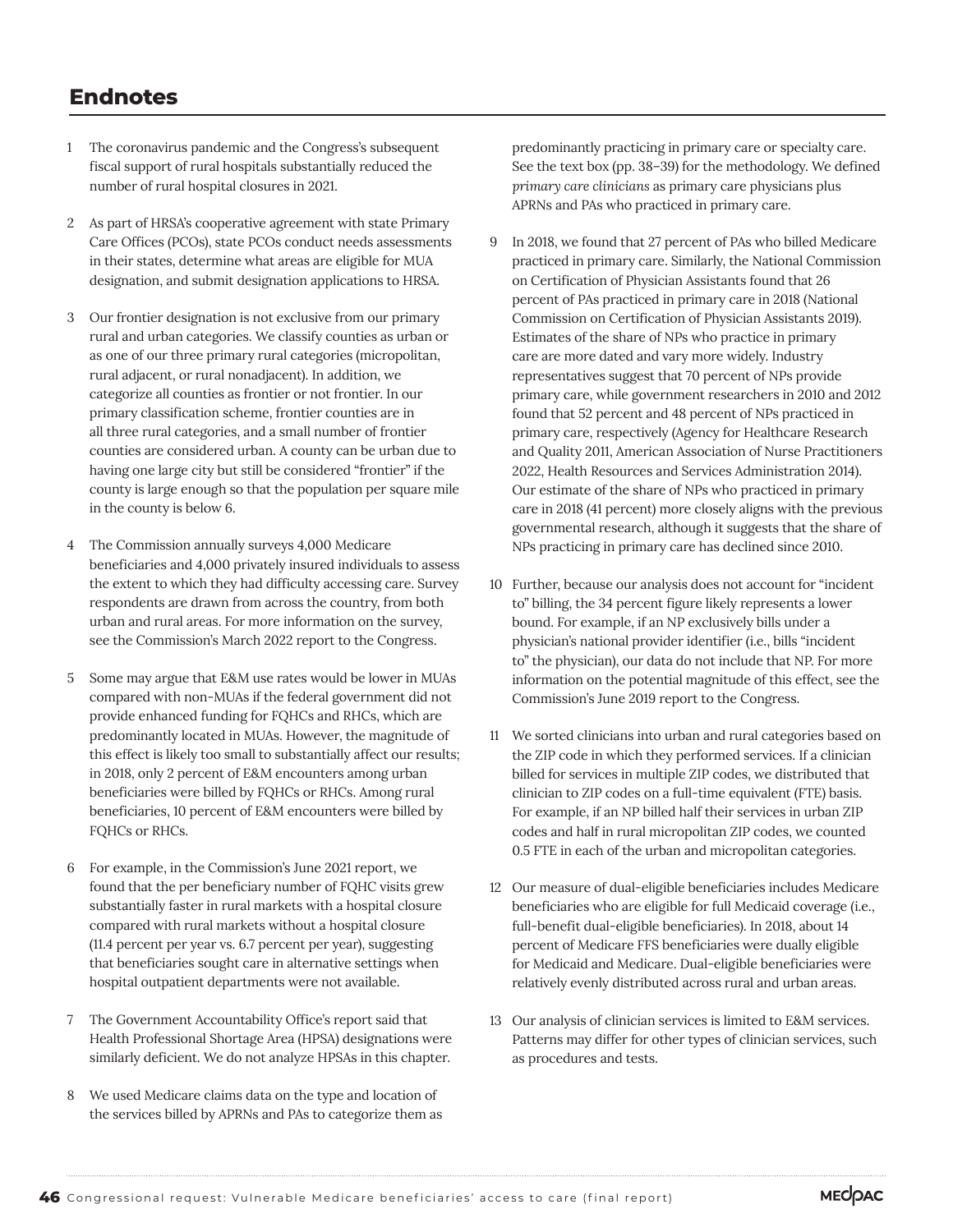- 14 Results for hospital outpatient claims per beneficiary are not included in the table, but the results were substantially similar to results for the other categories of services.
- 15 Partial-benefit dual-eligible beneficiaries do not receive full Medicaid benefits but qualify for assistance with Medicare cost sharing through one of four Medicare Savings Programs: the Qualified Medicare Beneficiary Program, Specified Low-Income Medicare Beneficiary Program, Qualifying Individual Program, and Qualified Disabled and Working Individuals Program.
- 16 The 21 conditions include alcohol abuse, Alzheimer's disease/ dementia, arthritis (including rheumatoid and osteoarthritis), asthma, atrial fibrillation, autism spectrum disorders, cancer (breast, colorectal, lung, and prostate), chronic kidney disease, chronic obstructive pulmonary disease, depression, diabetes, drug abuse/substance abuse, heart failure,

hepatitis (chronic viral B and C), HIV/AIDS, high cholesterol, high blood pressure, ischemic heart disease, osteoporosis, schizophrenia/other psychotic disorders, and stroke/ transient ischemic attack.

- 17 Results for hospital outpatient claims per beneficiary are not included in the table, but the results were substantially similar to results for the other categories of services.
- 18 The difference between urban and frontier beneficiaries is even larger. Part of this difference is likely due to coding differences between critical access hospitals and prospective payment system hospitals. However, part of the difference may also reflect the fact that frontier beneficiaries may actually be heathier, in certain regards, compared with urban beneficiaries.